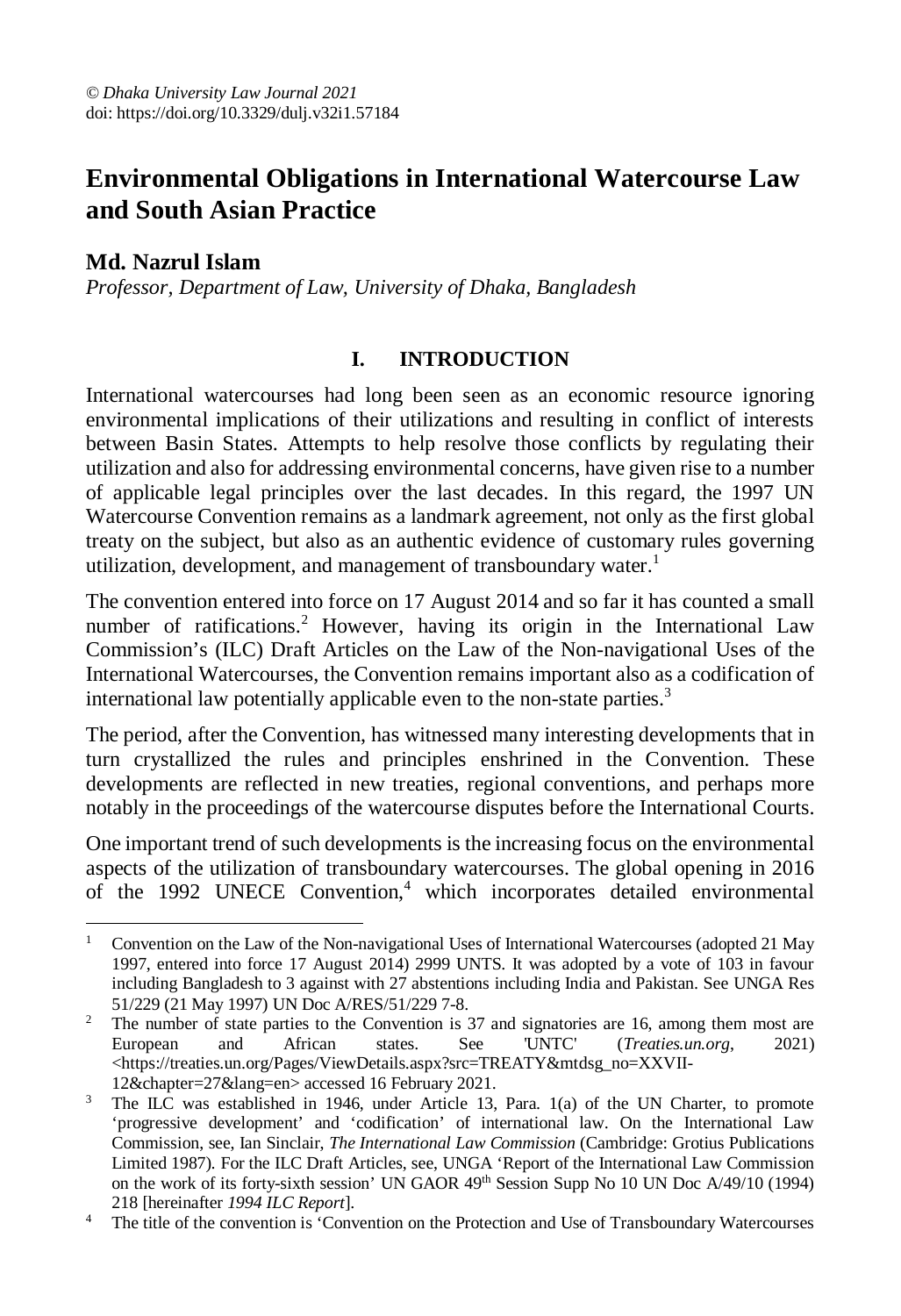provisions, the 2004 International Law Association Berlin Rules, the decisions of the International Court of Justice (ICJ) on a number of cases involving transboundary water, and the ever-increasing focus of environmental treaty regimes like the 1992 Biodiversity Convention on watercourse issues – all add to the strength of such an argument premised upon the environmental provisions of the 1997 Convention.<sup>5</sup>

On the basis of detailed analysis of these trends, this study argues that South Asia as a region has largely failed to conform with or sometimes even to discern the increasing focus of international watercourses law on environmental obligations. International watercourses in this region are still either governed by narrow understanding of economic interests or left to the unilateral control of the upstream countries. This argument is substantiated, among others, mostly by comparing the 1996 Ganges Water Treaty between Bangladesh and India to the contemporary developments of international watercourse law analyzed in the foregoing sections.

This study is important in order to highlight the lacking in sustainable management and utilization of international rivers among basin states of this region and suggest ways for developing a more efficient and sustainable regime for the benefit of the people of the concerned countries. It would make important contribution by suggesting the approach which should be adopted in future negotiation on the extension of the 1996 Treaty after its expiry in 2026 and in concluding agreements on other shared rivers.

# **II. THE 1997 WATERCOURSE CONVENTION**

On 21 May 1997, the General Assembly adopted the convention on the basis of the draft articles prepared by the ILC and elaborated by the United Nations General Assembly (UNGA) sixth committee working group.<sup>6</sup> The Convention entitled 'Convention on the Law of the Non-navigational Uses of International Watercourses' [hereinafter the Watercourse Convention or the 1997 Convention] entered into force in 2014.

The Convention sets forth the general principles and rules governing non-navigational uses of international watercourses in the absence of specific agreements among the States concerned and provides guidelines for the negotiation of future agreements.<sup>7</sup> It

and International Lakes'. It was adopted by the members of United Nations Economic Commission for Europe in 1992. See, Convention on the Protection and Use of Transboundary Watercourses and International Lakes (adopted 17 March 1992, entered into force 6 October 1996) 1936 UNTS 269 [Hereinafter UNECE Convention].

<sup>5</sup> See for example, Sabine Brels, David Coates and Flavia Loures, 'Transboundary Water Resources Management: The Role of International Watercourse Agreements in Implementation of the CBD<br>
(CBD Technical Series no. 40. Montreal: CBD Secretariat 2008) (CBD Technical Series no. 40, Montreal: CBD Secretariat 2008) <https://www.cbd.int/doc/publications/cbd-ts-40-en.pdf> accessed 13 December 2020.

<sup>&</sup>lt;sup>6</sup> The initiative for the 1997 Watercourse Convention was undertaken by the United Nations General Assembly (UNGA). In a resolution of 8 December 1970, the UNGA recommended the International Law Commission (ILC) to take up a study of the law of the non-navigational uses of international watercourses with a view to its 'progressive development and codification'. See, UNGA Res 2669 (XXV) (1970) UN Doc A/CN.4/244/Rev. 1, para1. For the text of the draft articles adopted in 1994 and the commentaries of the ILC to these articles, see, *UNGA* (n 3) 197-327.

<sup>7</sup> UNGA Press Release, 'General Assembly adopted Convention on the Law of Non-navigational Uses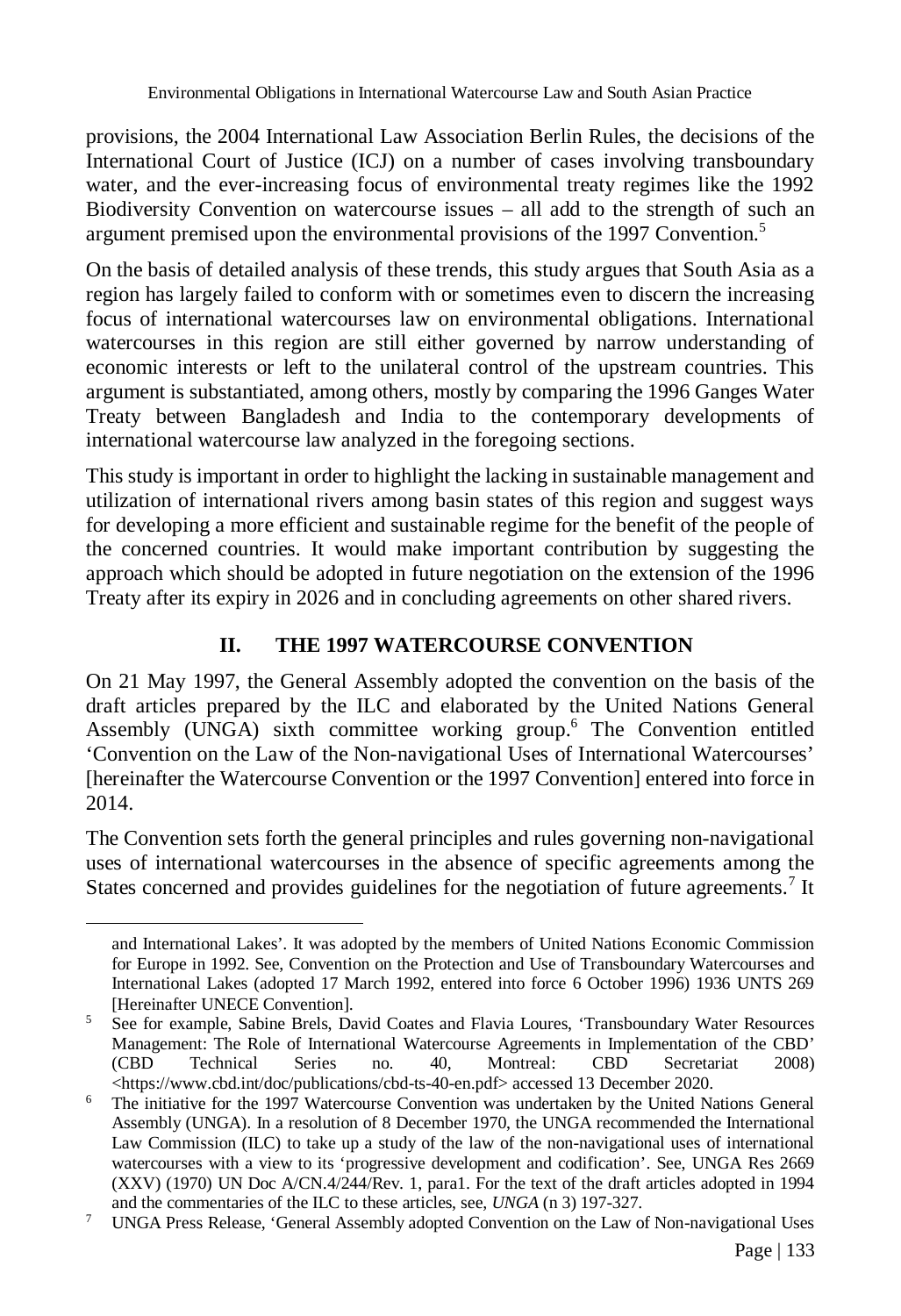consists of seven parts containing 37 Articles: Introduction; General Principles; Planned Measures; Protection Preservation and Management; Harmful Conditions and Emergency Situations; Miscellaneous Provisions and Final Clauses.<sup>8</sup> An annex to the Convention sets forth the procedures which could be used in the event the parties to a dispute agree to submit it to arbitration.

The following sections identify, analyze and highlight the environmental obligations specifically or impliedly addressed in various provisions of the Convention. Among these provisions, the 'General Principles' laid down in Part II of the Convention and the procedural principles incorporated in Part III refer to environmental obligations as their inseparable component. On the other hand, Part V of the convention elaborates the environmental provisions of the Convention and relates them to other substantive obligations defined in the convention. In the course of discussing the above principles, this study takes into account the relevant 'Statements of Understanding' of the Sixth Committee Working Group<sup>9</sup> and the commentaries of ILC to the draft articles it adopted in  $1994.<sup>10</sup>$ 

## **A. Environmental focus in substantive principles**

The 1997 convention centers on two important substantive principles, namely, equitable utilization and no-harm principles and explains their relationship. Unlike the previous codifications such as the Helsinki Rule of  $1966$ ,  $^{11}$  it defines those principles in a way which represents an integration of environmental concerns and economic

of International Watercourses' (21 May 1997) GA/9248.

<sup>&</sup>lt;sup>8</sup> The introduction part of the Convention explains the scope of the Convention and defines key terms. Article 1 provides that this Convention applies to non-navigational uses of international watercourses and consequently also to those navigational uses which affect non-navigational uses of international watercourses. Article 2 defines international watercourse as a watercourse parts of which are situated in different States and provides that watercourse means a system of surface waters and ground waters constituting by virtue of their physical relationship a unitary whole and normally flowing into a common terminus. It also provides that Watercourse State means a State in whose territory part of an international watercourse is situated.

<sup>9</sup> These Statements were included in the Report of the Sixth Committee Working Group to the General Assembly. McCaffrey and Sinjela described these Statements as *travaux preparatoires* of the 1997 Convention. See, Stephen C. McCaffrey and MpaziSinjela, 'The 1997 United Nations Convention on international watercourses' (1998) 92 AJIL 102. For the 'Statements of understanding' with the text of the Convention see, UNGA, 'Report of the Sixth Committee convening as the Working Group of the Whole' (11 April 1997) UN Doc  $A/51/869$  <https://www.un.org/ga/search/view\_doc.asp? symbol=A/51/869> accessed 16 February, 2020.

<sup>&</sup>lt;sup>10</sup> These commentaries appear in the *1994 ILC Report*, *UNGA* (n 3). The legitimacy of invoking ILC commentaries is established by the Sixth Committee Working Group during its elaboration of the Convention. The Sixth Committee Working Group (ibid para 8) noted that: "[T]hroughout the elaboration of the draft Convention, reference had been made to the commentaries to the draft articles prepared by the International Law Commission to clarify the contents of the articles".

<sup>&</sup>lt;sup>11</sup> The Helsinki Rules were based on reports of the River Committee, established in 1954 by the International Law Association, a highly reputed international non-governmental organization. The Committee submitted its final report to the Helsinki conference of ILA in 1966 and the articles included in the report were adopted as 'Helsinki Rules' by the ILA conference. See, Bourne, 'The International Law Association's contribution to international water resources Law' (1996) 36 Natural Resources Journal 155-213.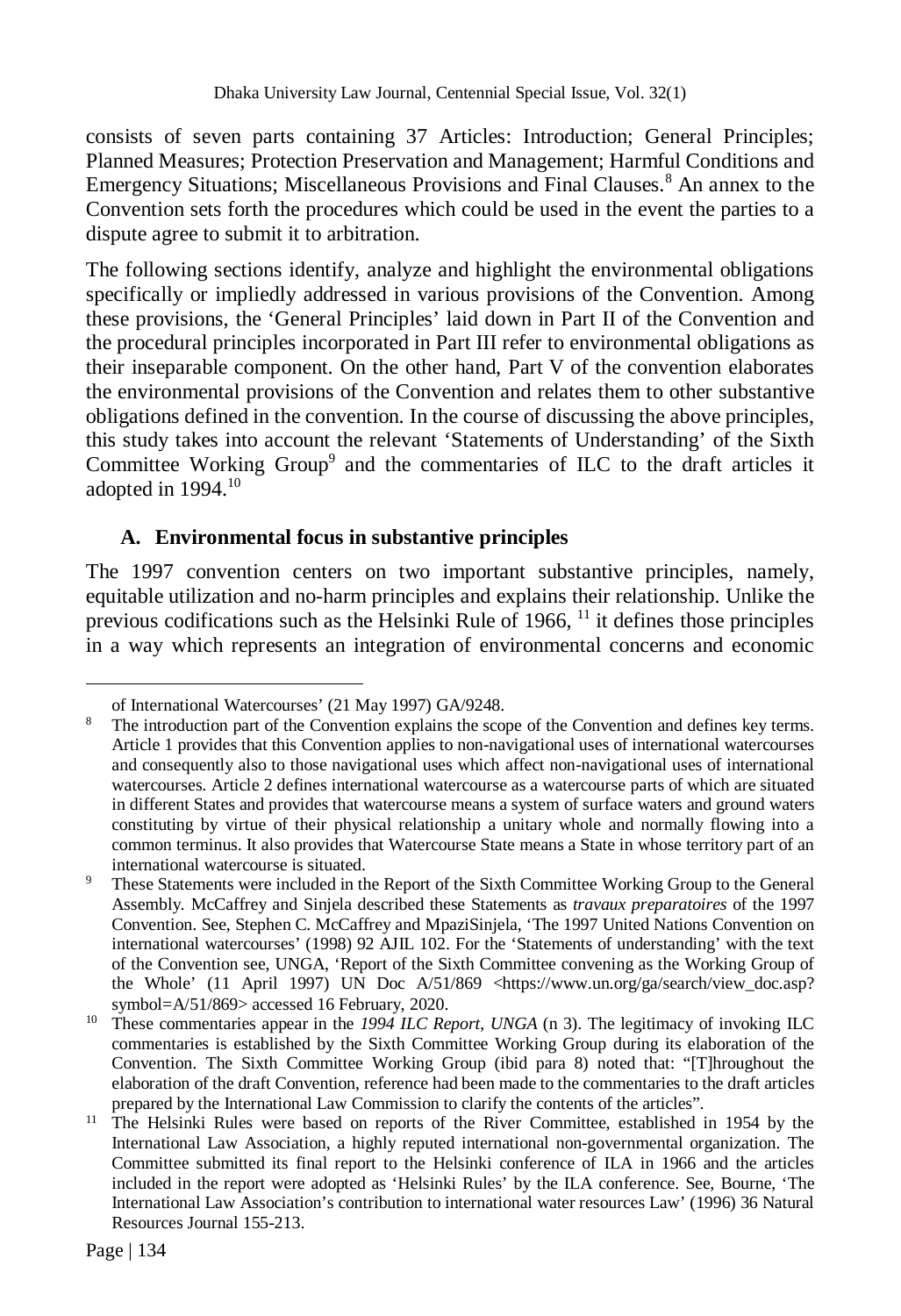interests of the watercourse states. Further, their inclusion in the convention as general principle suggests that those environmental concerns must not be overlooked in utilization and development of international watercourses.

## *1. Equitable utilization*

Article 5(1) of the convention requires a Watercourse State to exercise its rights to utilize an international watercourse in an 'equitable and reasonable manner'. The objectives are to attain 'optimal and sustainable utilization', to take into account the interests of other Watercourse States concerned and at the same time, to ensure 'adequate protection of the watercourse'.<sup>12</sup> This emphasis on `sustainable' utilization and adequate `protection' of the watercourse is a comparatively new development and it underlines a duty to protect the ecological features and functions of the watercourse in planning and executing its development, management and utilization.

Article 5(2) introduces a complementary principle of equitable participation of Watercourse States in 'the use, development and protection' of an international watercourse. As ILC commentary to this Article explains, equitable participation is linked to Article 8 which defines the principle of co-operation in more general terms, necessitating compliance with procedural duties.<sup>13</sup> This requirement is environment friendly as it underscores the necessity of involving all the watercourse states without which the indivisible ecological character of the watercourse cannot be safeguarded.

Article 6(1) contains a non-exhaustive list of factors to be taken into account in determining whether a utilization of international watercourse is equitable and reasonable. These factors include environmental issues such as conservation and protection of the water resources along with other traditional and long-established factors: the natural condition of the watercourse, social and economic needs of the Watercourse States, dependent population, effect of a use of the watercourse on other Watercourse States, existing uses of the watercourse and available alternatives. The incorporation of conservational aspects of the watercourse and also of the 'potential uses' along with existing uses in Article 6(1) corresponds with the provisions of Article 5 on sustainable use and adequate protection of watercourse. This enjoins the watercourse States with greater responsibility which the Working Group considered to be appropriate in view of the recent development of the international environmental  $law$  (IEL).<sup>14</sup>

#### *2. No- harm principle*

As observed by the ILC, "Article 5 [concerning principle of equitable utilization] alone

 $\overline{a}$ <sup>12</sup> Para 2 of the Commentary to Article 5 of *1994 ILC Report*. See, *UNGA* (n 3) 220.

<sup>13</sup> Para 6 of the Commentary to Article 5 of *1994 ILC Report*. Ibid.

<sup>&</sup>lt;sup>14</sup> See, UNGA Summary Record of  $24<sup>th</sup>$  Meeting (17 September 1996) GAOR  $51<sup>st</sup>$  Session Sixth Committee UN Docs. A/C.6/51/SR.l5-20 4, para 14. The Chairman of the Drafting Committee of the Working Group recalled that inclusion of the principle of sustainable development and protection of ecosystem in the Convention was proposed 'in order to bring the draft articles more fully into line with contemporary international environmental law'.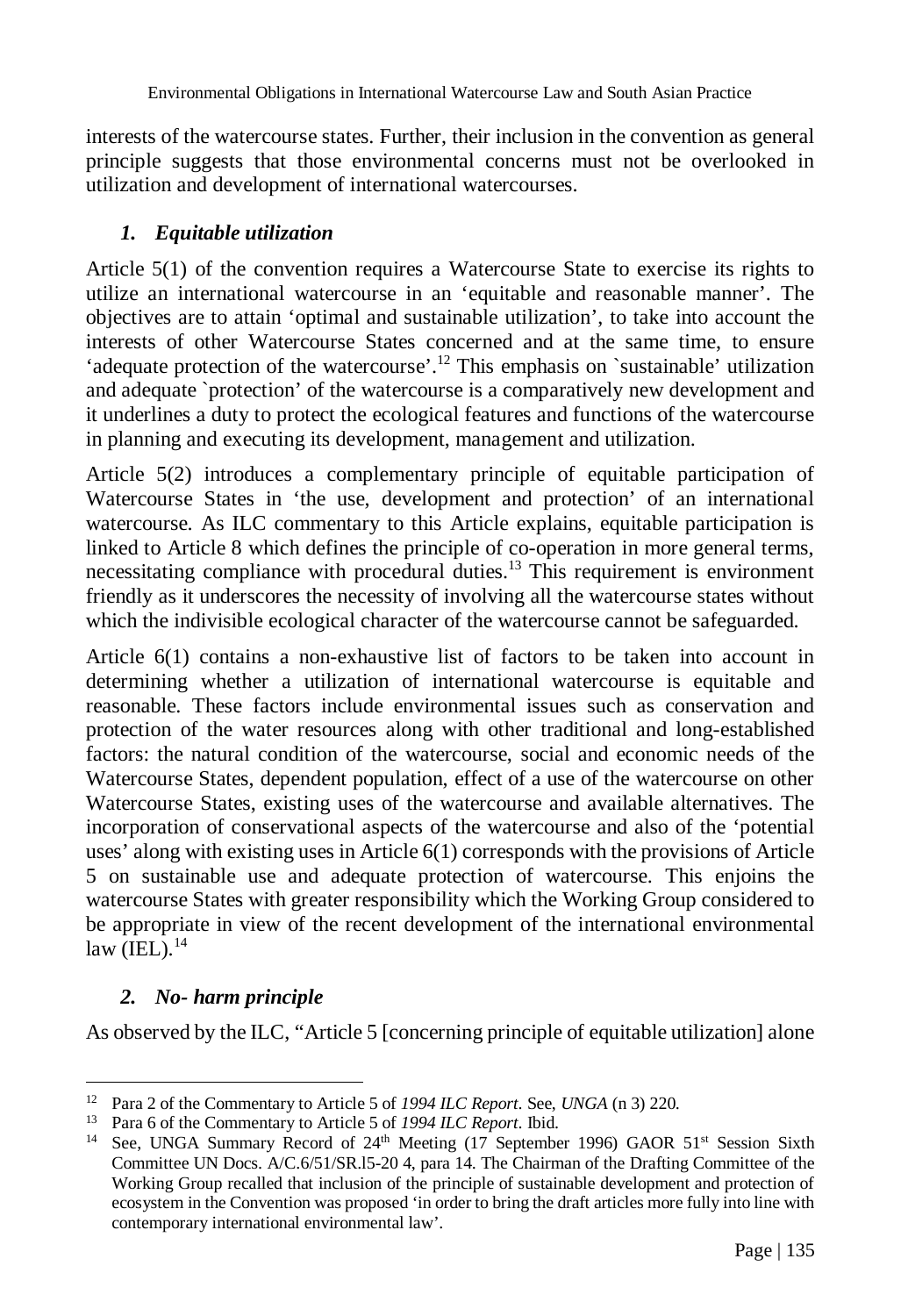did not provide sufficient guidance for States where harm was a factor".<sup>15</sup> The Commission found enough legal materials to formulate a principle concerning harm, although the question of its stringency and its relationship with equitable utilization formed lengthy debate both in the ILC and in the Sixth Committee of the General Assembly.<sup>16</sup>

Article 7 obligation comprises both pre-harm obligation of taking preventive measures for avoiding causing of `significant harm' to other watercourse States<sup>17</sup> and post-harm obligation of consulting the affected State in order to mitigate such harm and pay compensation in appropriate cases.

The whole process indicates that Article 7, although basically sets forth or entails obligations of conduct, it also reflects obligations of result. A watercourse State first has to take preventive measures and thereafter, if harm is caused, has to consult with the affected State for an equitable resolution for eliminating or mitigating harm and for compensating in appropriate case and lastly if the consultation fails, has to enter into dispute settlement procedures for such resolution.

It should be pointed out here that the above explained no-harm principle covers environmental harms as well. The ILC, while formulating this Article, defined harm as a detrimental impact of some consequence upon sectors which include environment in the affected State along with its public health, industry, property or agriculture.<sup>18</sup> As McCaffrey*,* the longest serving rapporteur of the ILC on the subject, explained, such harm "may take the form of a diminution in quantity of water, due, for example, to new upstream works or pumping of groundwater" and it could also result from factors such as pollution, obstruction of fish migration, increased siltation due to upstream deforestation, negative impacts on the riverine ecosystem due to conduct in another riparian state etc. $^{19}$ 

It may also be argued that some types of environmental harm would not only be inconsistent with Article 7 on no-harm, it would also violate the principle on equitable

 $\overline{a}$ <sup>15</sup> Para 2 of the commentary to Article 7 of the *1994 ILC Report.* See, *UNGA* (n 3) 236.

<sup>&</sup>lt;sup>16</sup> See Nussbaum, 'Report of the working group to elaborate a convention on international watercourses' (1997) 6 RECIEL 49-50. Stephen C. McCaffrey and MpaziSinjela (n 9) 101. Bourne, 'The International Law Commission's draft articles on the law of international watercourses, principles and planned measures' (1992) 3 Colorado JIELP 73-82.

<sup>&</sup>lt;sup>17</sup> The expression 'significant harm' was preferred by the ILC in its draft articles of 1994, although in the 1991 draft articles, it was 'appreciable harm'. The Special Rapporteur of the ILC, Mr. Rosenstock, while sitting as an expert consultant during the elaboration of the Watercourse Convention by the Working Group, explained that the change from appreciable to significant was made only to avoid the possibility that in addition to substantial harm, trivial harms could also be measured by increased scientific and technological capacities and therefore may be confused with the term 'appreciable' meaning capable of being measured. He concluded: "As the Commission's records made abundantly clear, the change from 'appreciable' to 'significant' had not been intended to alter the thresholds, but to avoid a circumstance in which the threshold could be lowered to a clearly de minis level". See, UNGA Summary Record of the 16th Meeting GAOR 51st Session Sixth Committee Para. 35.

<sup>18</sup> (1988) II (2) Yearbook of International Law Commission 36, para 188.

<sup>19</sup> Stephen C. McCaffrey, The *Law of International Watercourses*, (3rd edn, Oxford University Press 2019) 470*.*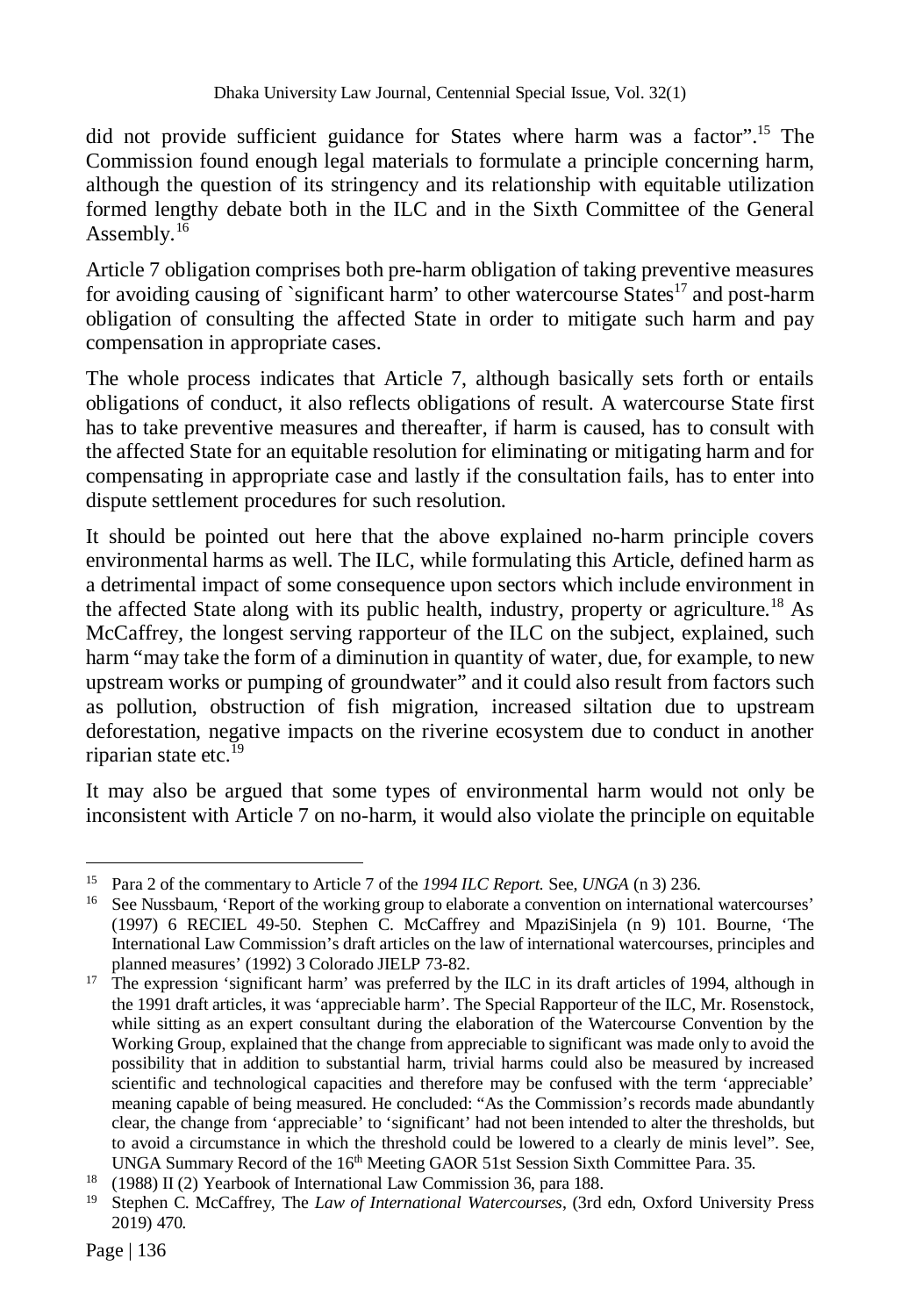utilization. The ILC's commentary to Article 7 provides: "A use which causes significant harm to human health and safety is understood to be inherently inequitable and unreasonable." Basing on this, McCaffrey commented, "[s]ignificant pollution harm to a state or its environment would usually entail significant harm to human health and safety, and would therefore be "inherently inequitable and unreasonable."<sup>20</sup>

## *3. Other General Principles*

The Convention, in its Articles 8 to 10, spells out other general principles which facilitate implementation of equitable utilization. Under Article 8, watercourse States are required to co-operate each other on the basis of 'sovereign equality, territorial integrity, mutual benefit and good faith' which are defined as the 'most fundamental principles' in the relevant commentary of the ILC.<sup>21</sup>Article 9 provides for regular exchange of data and information on the condition of a watercourse.<sup>22</sup> The purpose is to ensure that 'the Watercourse States will have the facts necessary to enable them to comply with their obligations under Article 5, 6, and  $7^{2.23}$ Article 10 requires watercourse States to resolve conflicts between various types of uses in the light of the provisions of Article 5 to 7, giving special regard to 'vital human needs'.<sup>24</sup> These general principles suggest an inseparable relationship between the principles of noharm, equitable utilization and cooperation.<sup>25</sup>

Further, as these general principles are to ensure compliance with Article 5-7 and as these Articles entail obligations including that of not causing environmental harm, these general principles could serve to facilitate compliance with environmental obligations.

#### **B. Procedural obligation includes exchange of environmental information**

Planned measures are defined in the 1997 Convention as 'new projects or programmes of major or minor nature' as well as 'changes in existing uses of an international watercourse'.<sup>26</sup> The Convention incorporates a comprehensive set of procedural obligations concerning planned measures. These include exchange of information, consultation and negotiation on the 'possible effects' of planned measures on the condition of an international watercourse. These obligations are unconditional, and

<sup>20</sup> **Ibid 512.** 

<sup>21</sup> Para 2 of the commentary to Article 8 of the *1994 ILC Report. See, UNGA* (n 3) 245.

<sup>22</sup> Para 1 of the commentary to Article 9 of the *1994 ILC Report.* Ibid 250.

<sup>23</sup> Para 2 of the commentary to Article 9 of the *1994 ILC Report.* Ibid.

<sup>24</sup> Para 4 of the commentary to Article 10 of the *1994 ILC Report.* Ibid 257. It defines 'vital human needs' as 'an accentuated form' of the factor contained in Article 6, Para 1(b) which refers to social and economic needs of the watercourse States concerned. Vital human needs thus indicate uses of water to sustain human life, like drinking water and water required for the production of food to prevent starvation.

 $25$  Analyzing the way these principles have been addressed in the 1997 and 1992 Convention, Atilla concludes that they have a 'mutually reinforcing legal relationship'. He also argues that these two principles produce 'a framework for prevention, management and settlement that facilitates cooperative scenarios'. See, Attila M. Tanzi, 'The inter-relationship between no harm, equitable and reasonable utilisation and cooperation under international water law' (2020) 20 International Environmental Agreements: Politics, Law and Economics 619–629.

<sup>26</sup> Para. 4 of the commentary to Article 11 of the *1994 ILC Report.UNGA* (n 3) 260,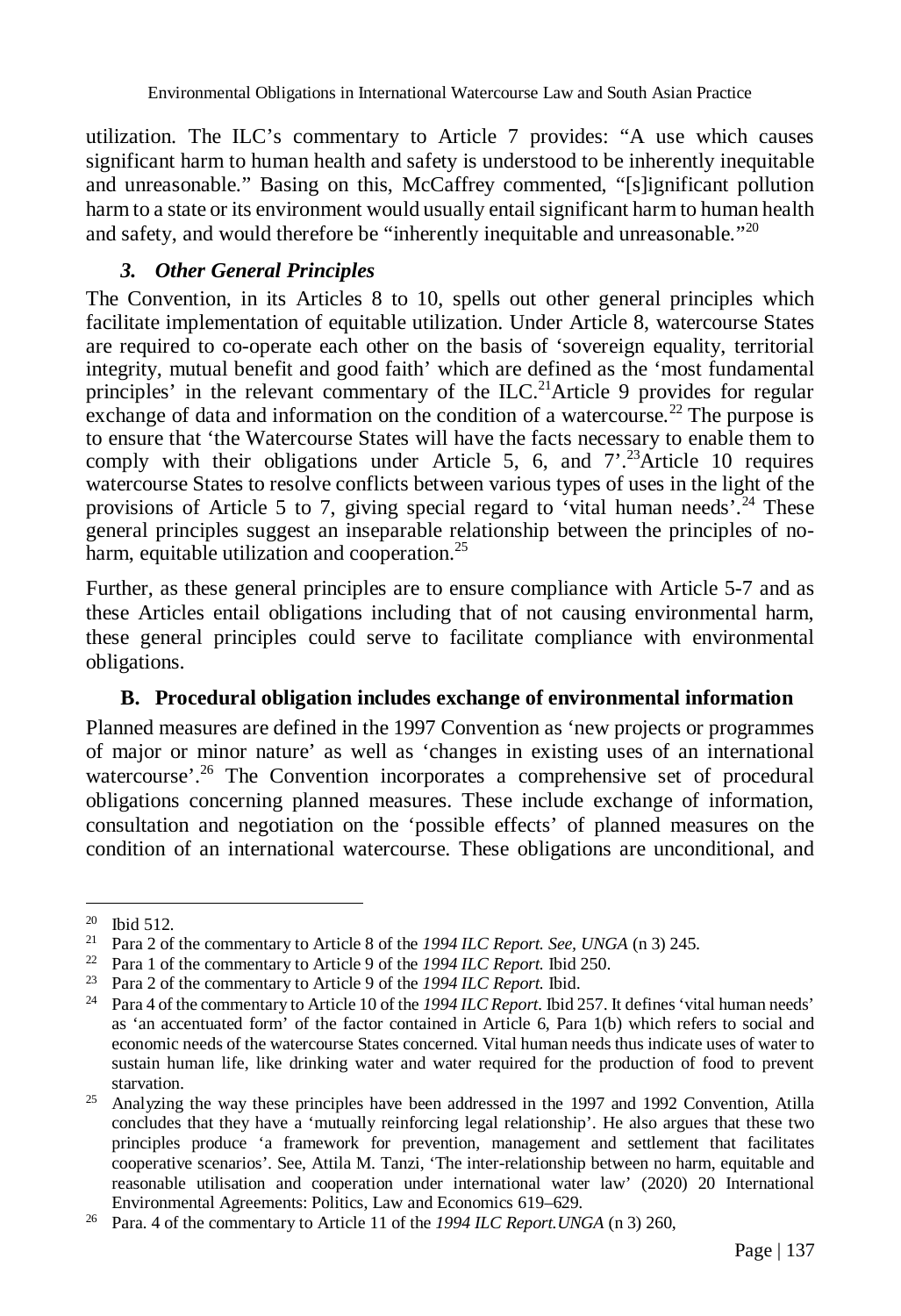irrespective of actual effects of planned measures.<sup>27</sup>

The first procedural duty is notification (Article 12) of planned measures which 'may have a significant adverse effect' upon other Watercourse States. Such notification is required to be accompanied by 'available technical data and information including the result of any environmental impact assessment'.

Article 16 and 17 of the Convention deal with obligations those follow notification of planned measures. Accordingly, if the notified State communicates to the notifying State that the planned measures would be inconsistent with the provisions of Article 5 or 7, then both States have to begin consultation and, if necessary, negotiation with a view to arriving at 'an equitable resolution of the situation'. The above principles had been addressed in the ILC as 'indispensable adjunct to the general principle of equitable utilization'.<sup>28</sup> These principles basically lay down obligations proceeding to actual dispute. These principles and Article 33 (concerning dispute resolution) appear to form an integral procedural framework for implementing the substantive obligation in relation to the utilization of international watercourses.

Article 33 contains dispute settlements procedures in order to respond to the 'complexity' and 'inherent vagueness' of the criteria to be applied for equitable utilization of international watercourses.<sup>29</sup>Dispute settlement procedures can be invoked gradually: first bilateral methods thereafter optional methods of third-party settlement, and lastly, if optional methods are not agreed, a mandatory Fact-finding Commission which can be established by any of the parties to a dispute.<sup>30</sup>The purpose of such Fact-finding Commission would be to facilitate resolution of a dispute through the 'objective knowledge of the facts'.<sup>31</sup> Article 33 puts noticeable emphasis on Factfinding Commission by making detailed provisions explaining the procedures concerning appointment and functions of such Commission.

It should be noted here that facts which are central in complying with the obligations under the 1997 Convention include facts relating to environmental impact of any planned measure. Article 12 specifically mentions such requirement and it was later reinforced in the decisions of international court. For example, in the Pulp Mill case, the ICJ opined, **"**it may now be considered a requirement under general international law to undertake an environmental impact assessment where there is a risk that the proposed industrial activity may have a significant adverse impact in a transboundary context, in particular, on a shared resource." <sup>32</sup>

#### **C. Protection and preservation of the watercourse**

 $\overline{a}$ <sup>27</sup> Para 3 of the commentary to Article 11 of the *1994 ILC Report.* Ibid 259, 260.

<sup>28</sup> Stephen C. McCaffrey, 'Second report' (1986) II(2) *YILC* 139, para 188. For detail, see Stephen C. McCaffrey, 'Third Report' (1987) II(1) YILC 22-23, paras. 32-35.

<sup>29</sup> Para. 21 of the Commentary to Article 7 of the *1994 ILC Report.UNGA* (n 3) 244.

<sup>30</sup> Clause 3, 4 and 5 of Article 33.

<sup>31</sup> Para 4, Commentary to Article 33 of the *1994 ILC Report.UNGA* (n 3) 324.

<sup>32</sup> *Pulp Mills on the River Uruguay (Argentina v. Uruguay)* (Judgment) ICJ Reports 2010 83, para 204 <https://www.icj-cij.org/public/files/case-related/135/135-20100420-JUD-01-00-EN.pdf> accessed 16 February 2021.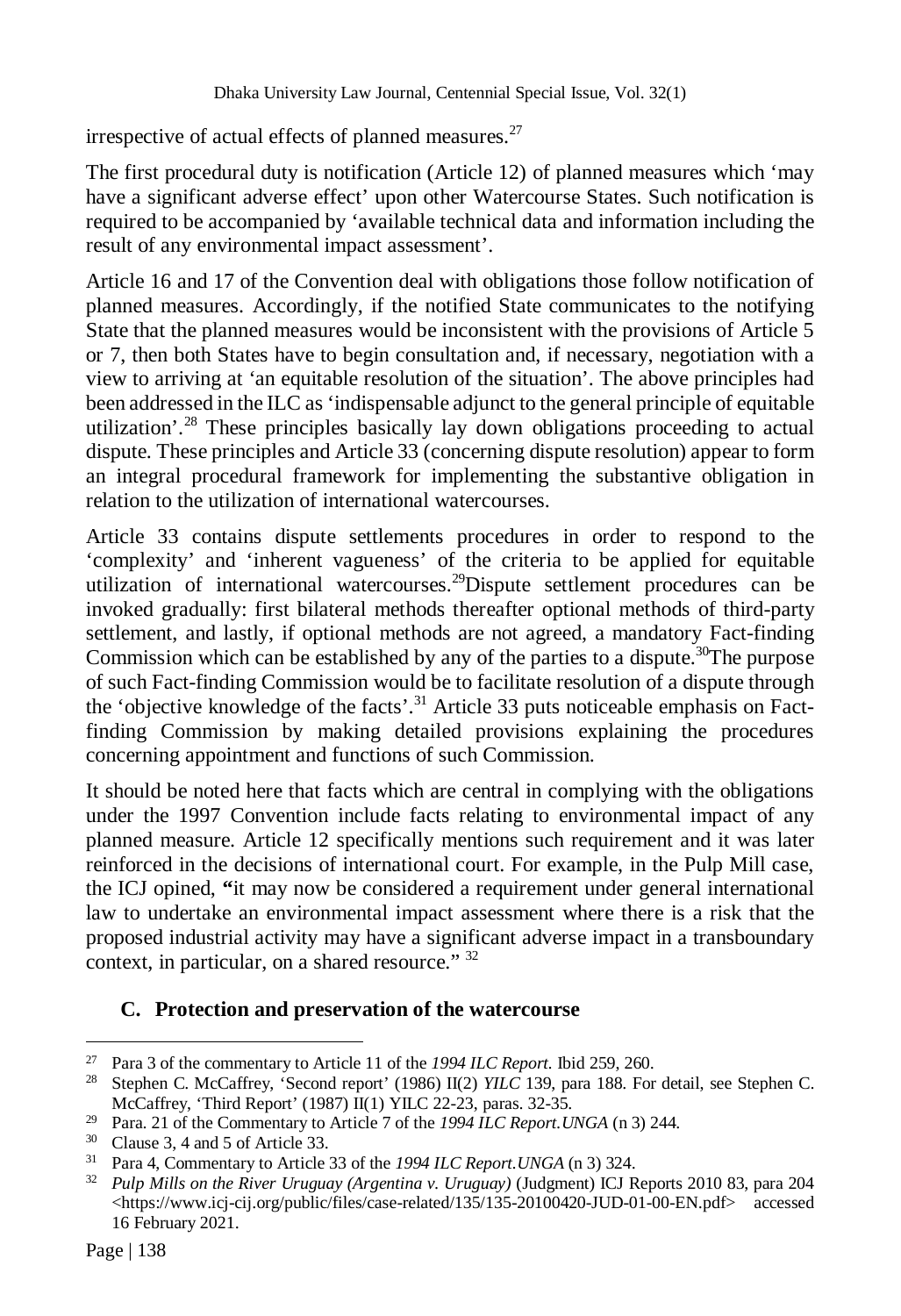The 1997 Convention lays stress on the needs for sustainable use of international watercourses and its adequate protection in a number of articles particularly in Article 5-7. Further, it devotes a whole Part (Part IV) to elaborate the principles concerning protection, preservation and management of the international watercourses.

Article 20 of Part IV of the 1997 Convention requires watercourses states to act individually and in appropriate cases jointly to protect and preserve the ecosystems of international watercourses.<sup>33</sup>The obligation to protect the watercourse ecosystem is a specific application of the requirement contained in Article 5 that watercourse states are to use and develop an international watercourse in a manner that is consistent with adequate protection thereof. In essence, it requires the watercourse states to shield the ecosystem of international watercourses from harm or damage.<sup>34</sup>

While commenting on this article, McCaffrey observed that **"**Together with the pronouncements of the ICJ in Gabčíkovo-Nagymaros, Pulp Mills, the Road case, and the Nuclear Weapons Advisory Opinion, it shows that international law is adapting to take into account advances in scientific understanding of natural systems."<sup>35</sup>

Article 21 spells out a specific obligation of protection of international watercourses by requiring the watercourse states to "prevent, reduce and control the pollution of an international watercourse that may cause significant harm to other watercourse States or to their environment, including harm to human health or safety, to the use of the waters for any beneficial purpose or to the living resources of the watercourse."

Article 23 provides for protection and preservation of the marine environment, including estuaries, taking into account generally accepted international rules and standards. Article 24 and 25 provide for mutual cooperation respectively for management and regulation of international watercourses. Article 27 requires prevention and mitigation of harmful conditions related to international watercourses that may have adverse impact on other watercourse states.

Further, these articles can be interpreted to address much wider normative expectations. For example, the obligation of causing no significant environmental harm under Article 21 may include regulating activities which reduce downstream flow and thus help saline intrusion from the sea. $36$  Likewise, the obligation of prevention and mitigation of harmful conditions under Article 27 may include environmental impacts of human activities.

 $33$ <sup>33</sup> As Commentary to Article 20 of the *1994 ILC Report.UNGA* (n 3) 280. It provides that "[T]he term ecosystem means an ecological unit comprising living and non-living components that are interdependent and function as a community".

<sup>34</sup> Ibid 282.

<sup>35</sup> Stephen C. McCaffrey (n 19) 517.

<sup>36</sup> Owen McIntyre, *Environmental Protection of International Watercourses under International Law* (Aldershot: Ashgate 2007) 117.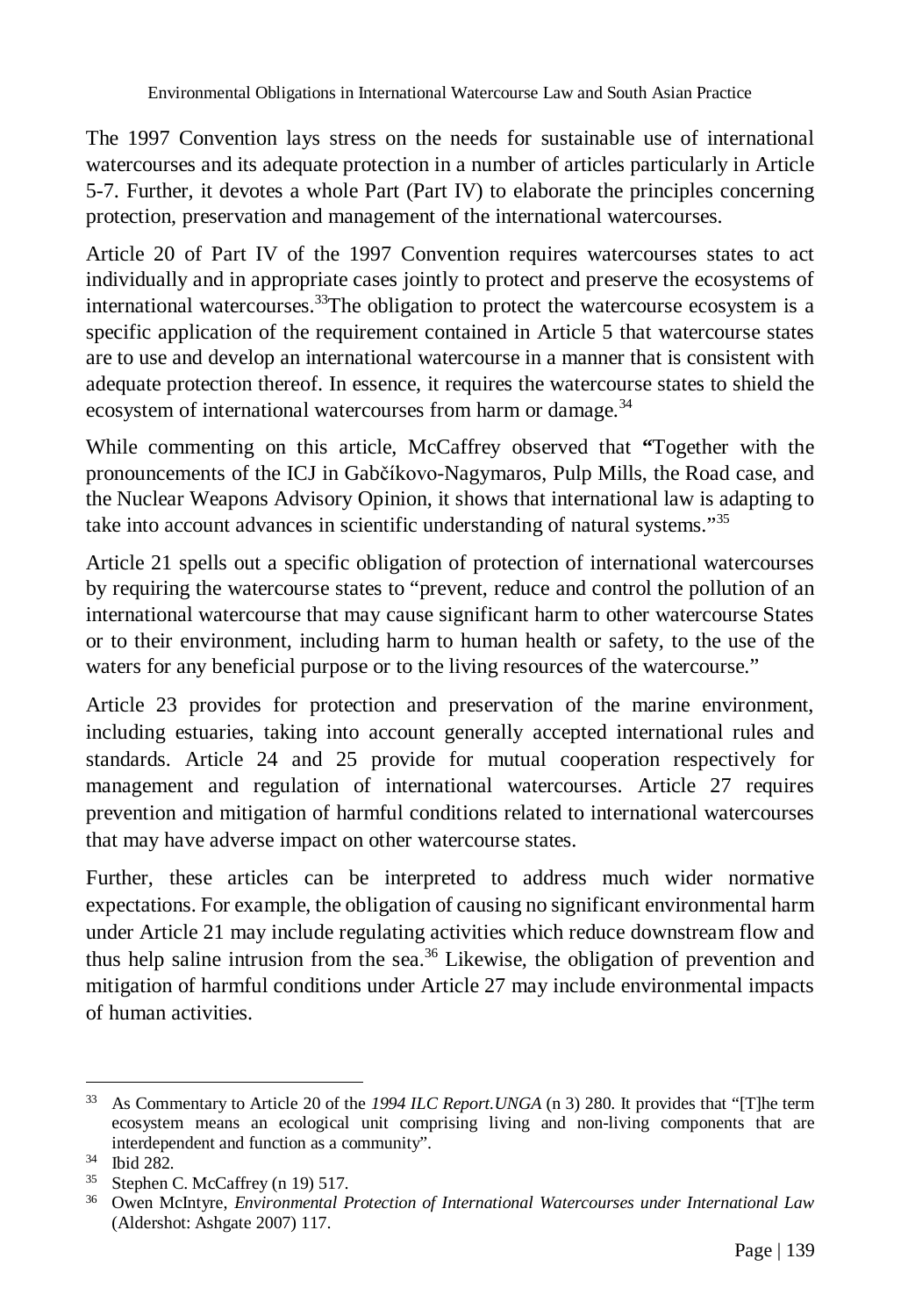#### **D. Customary rules concerning environmental obligations**

Being based on the draft articles of the International Law Commission, the 1997 Watercourse Convention comprises 'codification (existing rules) and progressive development (developing principles)' of the laws of non-navigational uses of international watercourses.<sup>37</sup>The ICJ in a number of cases recognized this dual utility of multilateral conventions.<sup>38</sup> In its commentaries to the draft articles, the ILC itself made valuable indication to the customary international law status of various principles of the Convention. For example, the ILC described the principle of equitable utilization as a 'well-established rule'<sup>39</sup> and the no-harm principle as a 'general obligation' of watercourse states, although the UN Sixth Committee Working Group, while negotiating the Convention, experienced lack on unanimity on the relation between the two. $40$ 

While completing the final draft in 1994, the ILC noted the existence of relatively few examples of state practice on some issues. For example, while it strongly endorsed most of the environmental and procedural obligations, such as protecting the watercourse ecosystem, not causing pollution, and negotiating in good faith, it also noted that mandatory fact-finding commission has received only 'considerable attention by States $41$  and the obligation of protecting marine environment from watercourse pollution is 'recognized only relatively recently'.<sup>42</sup>

Nevertheless, the ILC's suggestion that most of the principles enshrined in the 1997 Convention are either established or emerging principles of customary laws, is substantiated by the way the Convention has influenced subsequent watercourse agreements including those in the Asian and African regions.<sup>43</sup>

The above provisions, if read with other contemporary codifications discussed below and also with the near-universally accepted multilateral environmental agreements such as those on biodiversity and climate change, suggest that disregarding environmental issues in any planned utilization of an international watercourse would be a clear deviation from the applicable global norms.<sup>44</sup>

<sup>37</sup> Statute of the International Law Commission,*UNGA Res. 174 (II) 2 UN GAOR (Res) UN Doc. A/519 (1948)* art 1 and 15.

<sup>&</sup>lt;sup>38</sup> For example, Military and Paramilitary Activities in and Against Nicaragua (Nicaragua v United States) (Merits) [1986] ICJ Rep 14; *North Sea Continental Shelf Cases (Federal Republic of Germany v. Denmark; Federal Republic of Germany v. Netherlands)* [1969] ICJ Rep 3, 37-41.

<sup>39</sup> *UNGA* (n 3) 218-331.

<sup>40</sup> *UNGA Res 51/229* (n 1) 1-12.

<sup>41</sup> Para 4 of the Commentary to Article 33 of the *1994 ILC Report.UNGA* (n 3) 324.

<sup>42</sup> Para 1 of the Commentary to Article 23 of the *1994 ILC Report.UNGA* (n 3) 285.

<sup>43</sup> For resources on global influence and relevance of the Convention, see, 'Global Relevance - UN Watercourses Convention' (*Unwatercoursesconvention.org*, 2021)  $\langle$ https://www.unwatercoursesconvention.org/global-relevance/> accessed 16 February 2021. See also, Flavia Rocha Loures and AlistarRieu Clarke (eds), *The UN Watercourses Convention in Force, Strengthening International Law for Transboundary Water Management* (London: Routledge 2017).

<sup>44</sup> Md Nazrul Islam, 'Environmental Impacts of the Ganges Water Diversion and Its International Legal Aspects' in M MonirulQader Mirza (ed), *The Ganges Water Diversion: Environmental Effects and Implications* (Dordrecht: Kluwer 2004) 218-220.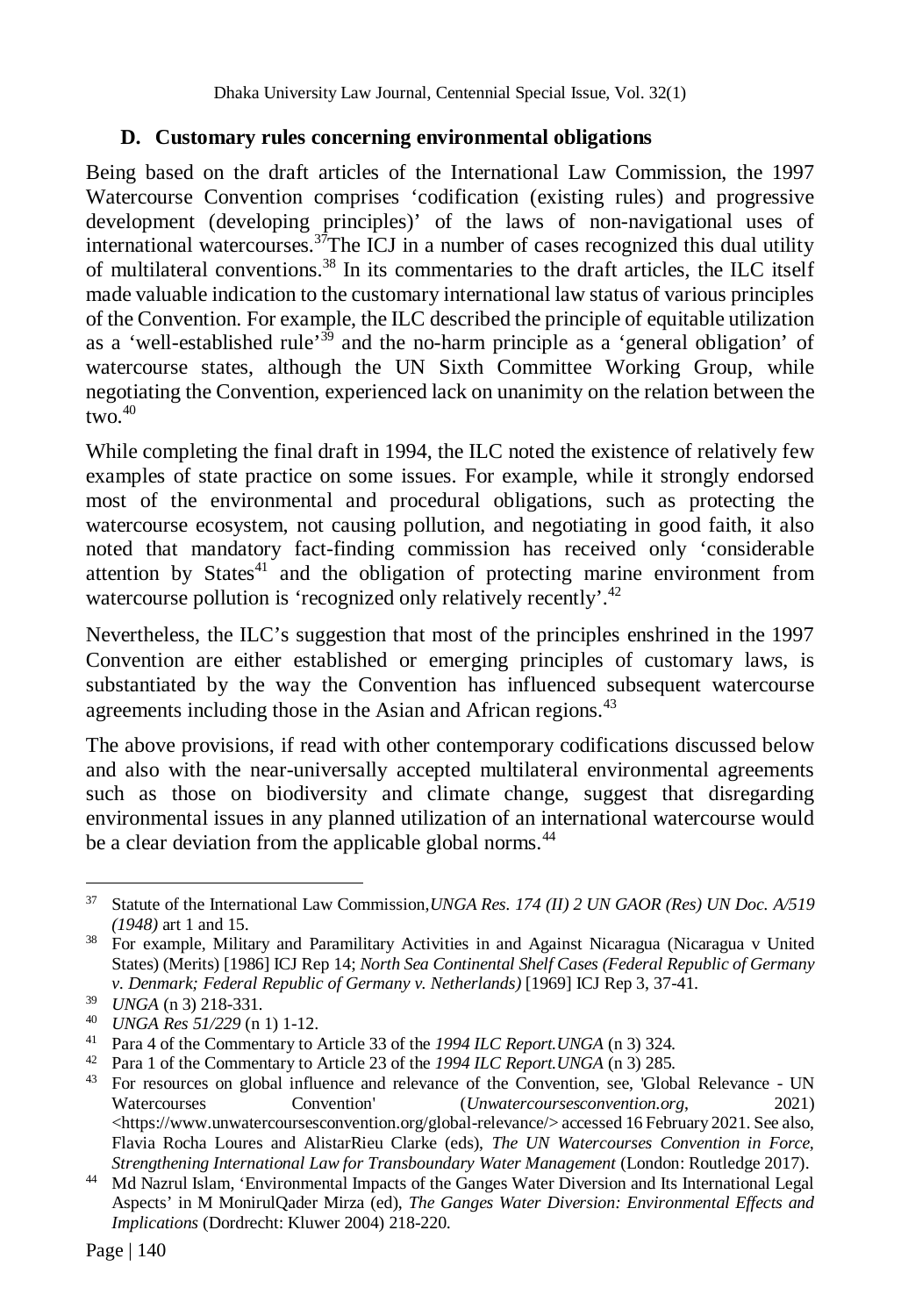Environmental Obligations in International Watercourse Law and South Asian Practice

#### **III. 1992 UNECE CONVENTION AND ITS GLOBAL OPENING IN 2016**

The integration of environmental issues in the watercourses law had been cemented through the adoption of the 1992 UNECE Convention on the Protection and Use of Transboundary Watercourses and International Lakes and its global opening in 2016.<sup>45</sup> This global opening signaled the realization of state parties to the UNECE Convention that with more emphasis on environmental and institutional aspects, the Convention should be expanded to countries outside the UNECE region.<sup>46</sup> Also, the joining of two African Countries, Chad and Senegal, to this Convention in 2018 and the willingness of few more to join indicate the increasingly broader acceptance of the Convention.<sup>47</sup>

The 1992 ECE Convention is a strong endorsement against significant adverse effect of watercourse utilization. Such effects include "effects on human health and safety, flora, fauna, soil, air, water, climate, landscape and historical monuments or other physical structures or the interaction among these factors".<sup>48</sup>

The 1992 Convention<sup>49</sup> provides for integrated water resources management through the basin approach involving all the basin states of a shared watercourse.<sup>50</sup>Compared to the 1997 Convention, the central focus of the 1992 Convention is ecologically sound and rational water management, conservation of water resources and environmental protection.<sup>51</sup>It has therefore established more detailed and specific duties for delimitation or elimination of environmental harms in a number of ways.

First: the 1992 Convention requires pollution prevention, control and reduction at source, prior licensing of waste-water discharges, application of biological treatment or equivalent processes to municipal waste-water to enhance national systems for water

<sup>48</sup> UNECEConvention (n 1) art 1(2).

 $\overline{a}$ <sup>45</sup> The Convention was originally negotiated as a regional instrument for the member states of the UN Economic Commission for Europe. Amendments in 2003 to Articles 25 and 26 of the Convention allowed all UN Member States to accede to the Convention as from 1 March 2016.

<sup>&</sup>lt;sup>46</sup> See UNESC 'Draft strategy for the implementation of the Convention at the global level' (30 July 2018) Doc 2018) UN Doc ECE/MP/WAT/2018/6<https://www.unece.org/fileadmin/DAM/env/documents/2018/WAT/10Oct\_1 0-12\_8thMOP/Official\_docs/ECE\_MP.WAT\_2018\_6\_ENG.pdf> accessed 16 February 2021.

<sup>&</sup>lt;sup>47</sup> During the Meeting of the Parties in 2018, around 20 countries from Africa, Latin America and Asia announced their interest to accede to the 1992 Convention, see,'The Water Convention and The Protocol on Water and Health | UNECE' (*Unece.org*, 2021) <https://www.unece.org/env/water.html> accessed 16 February 2021.

 $49$  It entered into force in 1996 and as of August 2019, it counts 43 Parties – almost all countries sharing transboundary waters in the region of the United Nations Economic Commission for Europe (UNECE).

<sup>50</sup> As the UNECE observed, the 1992 Framework Convention has contributed to or served as a model for the transboundary agreements on the Chu-Talas, Danube, Dniester, Drin, Rhine and Sava Rivers, as well as agreements on the Belarus-Russian, Belarus-Ukrainian, Estonian-Russian, Kazakh-Russian, Mongolian-Russian, Russian-Ukrainian and many other transboundary waters. For detail, See, UNECE, 'The Global Opening of 1992 Water Convention' (New York and Geneva 2017) <https://www.unece.org/fileadmin/DAM/env/water/publications/WAT\_The\_global\_opening\_of\_the \_1992\_UNECE\_Water\_Convention/ECE\_MP.WAT\_43\_Rev1\_ENGLISH\_WEB.pdf>accessed16 February 2021.

<sup>&</sup>lt;sup>51</sup> UNECE Convention (n 1) art  $2(2)(b)$  and (d).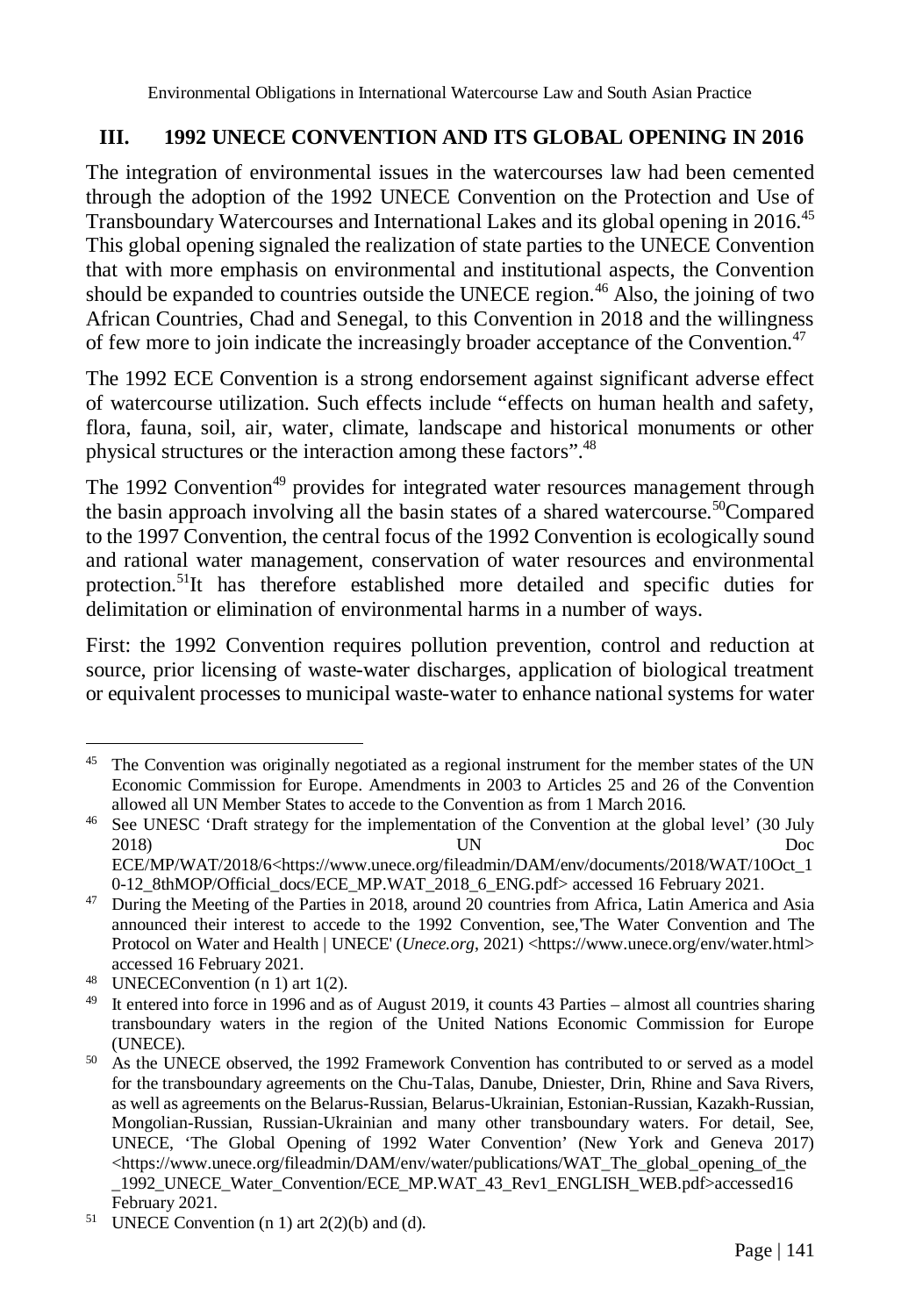resources management and protection (Article 3). In taking measures to prevent, control and reduce any transboundary impact, including on the environment, the Parties are required to be guided the precautionary principle and polluter-pays principle and the principle of inter-generational equity (Article 2.5). Such details are absent in the 1997 Convention.

Second: the 1997 Convention mentions only the phrase 'Environmental Impact Assessment' as part of the obligations under exchange of information. Conversely, the 1992 Convention details out the environmental assessment requirements and requires exchanging information and data on environmental conditions of transboundary waters and measures taken to prevent, control and reduce transboundary impact (Articles 9, 11 and 13).

Third: the 2000 European Water Directives adopted under the 1992 Convention asks, in line with Article 2(2) (d) of the Convention, for reviewing planned measures every five years and restoring river ecosystems through measures like floodplain restoration and installation for fish migration.

Further, Article 9 of the 1992 Convention obliges the basin states to enter into new agreements or adapt existing watercourse agreements and establish joint bodies for implementing the agreement in line with the basic contents of the Convention, whereas the 1997 Watercourses Convention only recommends watercourse States to do so. The suggested tasks of such joint bodies include collecting, compiling and evaluating data in order to identify pollution sources, elaborating joint monitoring programmes concerning water quality and quantity, evaluating the effectiveness of control programmes, serving as a forum for the exchange of information on existing and planned uses of water and related installations and participating in the implementation of environmental impact assessments.

However, it needs to be noted that these differences in the aforesaid Conventions are more in detail than in core substance. Therefore, the implementation of one Convention would not impede the implementation of the other.  ${}^{52}$ Rather, the complementary nature of these two conventions has been underlined by the the UN Secretary-General at the 6th session of the Meeting of the Parties to the 1992 UNECE Water Convention, where hestated that, 'These two instruments are based on the same principles. They complement each other and should be implemented in a coherent manner.<sup>553</sup>

#### **IV. THE 2004 BERLIN RULES**

<sup>52</sup> 'Fragmentation Of International Law: Difficulties Arising From The Diversification And Expansion Of International Law — Analytical Guide To The Work Of The International Law Commission — International Law Commission' (*Legal.un.org*, 2021) <https://legal.un.org/ilc/guide/1\_9.shtml> accessed 16 January 2021.

<sup>53</sup> UN, 'The Secretary-General Message to Meeting of the Parties to the United Nations Economic Commission for Europe (UNECE) Convention on the Protection and Use of Transboundary<br>Watercourses and International Lakes' (Rome, 28-30 November Watercourses and International Lakes' (Rome, 28-30 November 2012) <https://www.unece.org/fileadmin/DAM/env/water/mop\_6\_Rome/Presentations/Secretary\_Ge neral\_message.pdf> accessed 6 February 2021.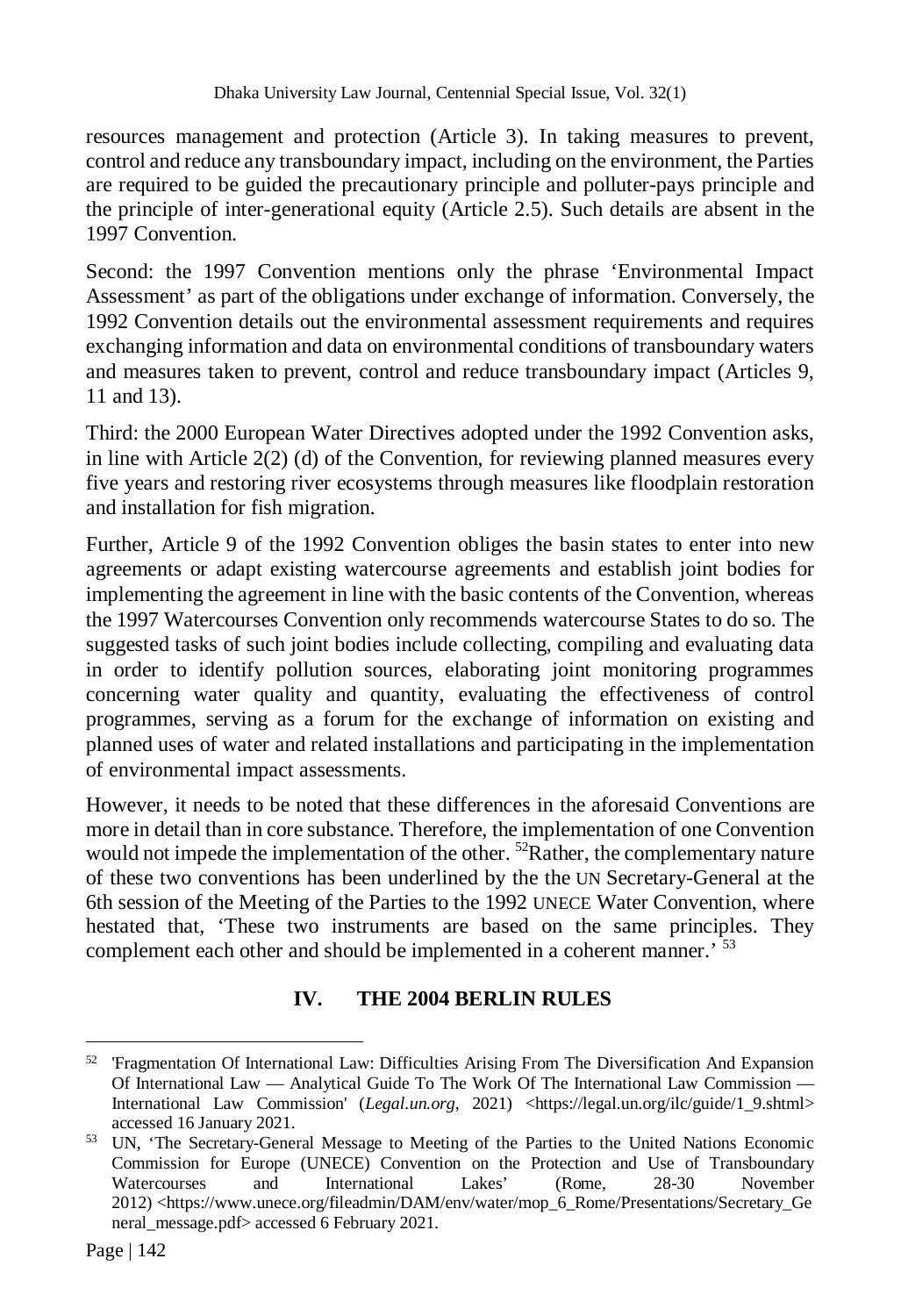The 2004 Berlin Rules represents a revision of the Helsinki Rules formulated by the ILA in 1966.On the basis of analysis of representative international agreements, these Rules integrate traditional rules regarding transboundary waters with rules derived from the customary international environmental law and international human rights law that apply to all waters, national as well as international.<sup>54</sup>They emphasize more on environmental issues than any other previous codification.

Articles 7 and 8 of the Rules require the States to take all appropriate measures to manage waters sustainably and prevent or minimize environmental harm. The commentary on Article 8 recognizes the importance of other factors in determining equitable utilization, but asserts that environmental harm 'deserves special attention'. Articles 29-31 and Articles 56-67respectively elaborate environmental impact assessment obligations as well as obligations of international cooperation and administration for applying the Article 8 principle.

Berlin Rules put heavy emphasis on establishing a basin wide or joint agency or commission with authority to undertake the integrated management of waters of an international drainage basin to ensure equitable and sustainable use of waters and prevention of harm (Article 64). A basin wide management mechanism requires having adequate authority to establish harmonized, coordinated, or unified networks for permanent observation and control and harmonized water quality objectives. It must have the functional and financial autonomy and a defined legal status (Article 65). The Commentary on Article 64 provides that although customary international law does not specifically require such institutions be established, basin wide management mechanisms are the best or even a necessary means for achieving equitable and sustainable management of waters.

#### **A. Judicial Recognition of Environmental Obligation**

The above codification, in particular the 1997 Convention, has been highly regarded in international legal proceedings. Some of the later judicial decisions provide strong evidence of an increasing focus on the applicability of environmental principles in the use of international watercourses.

Within months of its adoption, the ICJ referred to this Convention in its judgment in the *Gabčíkovo-Nagymaoscase*.<sup>55</sup>As Philippe Sands and others summarized, ICJ judgment in this case affirmed the importance of environmental considerations in addressing rights and obligation of riparian states in an international watercourse. <sup>56</sup>

Some of the principles of the Conventions have been taken into account in subsequent

 $54$  ILA, <sup>54</sup> ILA, 'Berlin Rules on Water Resources Law,' (Berlin Conference 2004) <https://www.unece.org/fileadmin/DAM/env/water/meetings/legal\_board/2010/annexes\_groundwate r\_paper/Annex\_IV\_Berlin\_Rules\_on\_Water\_Resources\_ILA.pdf> accessed 16 December 2020.

<sup>55</sup> *Case Concerning Gabčikovo-Nagymaros Project (Hungary v Slovakia)* (Merits) [1997] ICJ Rep 7, Para 85.

<sup>56</sup> Philippe Sands, Jacqueline Peel, With Adriana Fabra and Ruth MacKenzie Frontmatter, *Principle of International Environmental Law* (2ndedn, Cambridge University Press 2012) 318.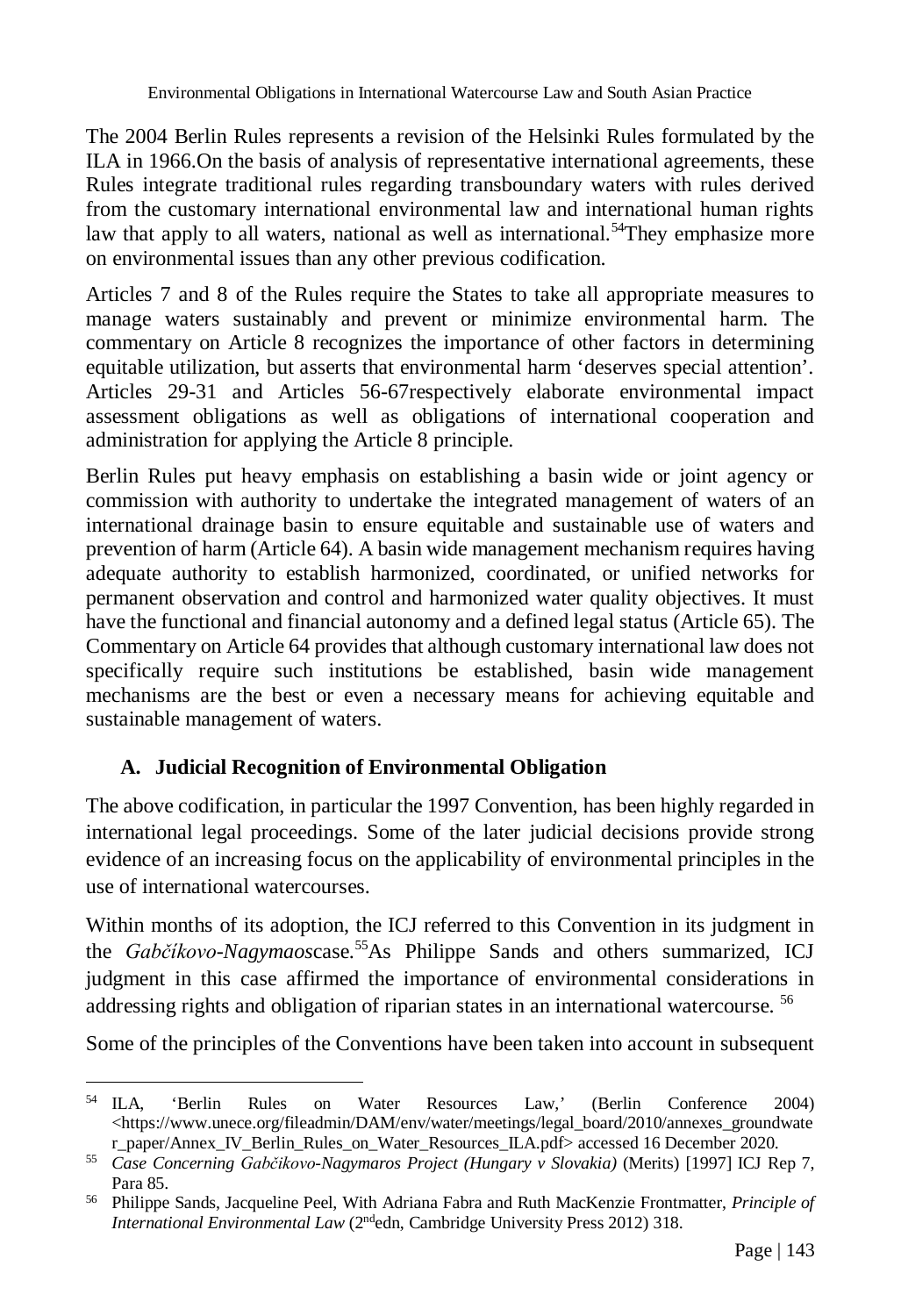cases as well. For example, in 2010, the ICJ in the *Pulp Mills on the River Uruguay*  case recalled that "the existence of the general obligation of States to ensure that activities within their jurisdiction and control respect the environment of other States or of areas beyond national control is now part of the corpus of international law relating to the environment".<sup>57</sup> Previously, in its interim Order of 13 July 2006, the court underscored the importance of sustainable development and conservation of the river environment.<sup>58</sup>The Court also reiterated the observation in the Gabcikovo-Nagymaros case: "in the field of environmental protection, vigilance and prevention are required on account of the often irreversible character of damage to the environment and of the limitations inherent in the very mechanism of reparation of this type of damage.<sup>59</sup>

In a more recent case, concerning the *status and use of the waters of the Silala River*  (2016), Chile complained<sup>60</sup> that Bolivia, the upstream state of the Silala River, had breached the American Treaty on Pacific Settlement of 1948 as well as customary law of equitable utilization and no-harm by undertaking unilateral planned measures.<sup>61</sup>

Bolivia did not deny customary legal obligations associated with the use of the river. Instead, it merely argued that the Silala is not an international watercourse as it had been *artificially* diverted to Chile long before its own planned measures. Chile, on the other hand, maintained that the Silala River *naturally* flows towards Chile due to the natural inclination of the terrain. The application of customary rules, in this case, would depend largely on resolving this dispute over the status of the river, but the customary status of the principles remains valid. $62$ 

The above discussion clearly shows increasing integration of environmental

 $61$  As Cullet observed, the application of substantive rules of equitable utilisation and no-harm as well as the procedural rules of cooperation were argued to be applicable as customary rules in view of considering the Silala River as an international watercourse. Philippe Cullet, 'Water Law – Evolving Regulatory Framework' in Philippe Cullet, Alix Gowlland-Gualtieri, Roopa Madhav, and Usha Ramnathan (eds), *Water Governance in Motion, Towards Socially and Environmentally Sustainable Water Laws* (Foundation Books 2010)27-31. See also, Mihajlo Vučić, 'Silala Basin Dispute-Implications for the Interpretation of the Concept of International Watercourse' (2017) LXV:4 Annals FLB – Belgrade Law Review 91  $\langle$ https://www.researchgate.net/publication/323179435\_Silala\_basin\_dispute\_Implications\_for\_the\_i nterpretation\_of\_the\_concept\_of\_international\_watercourse> accessed 16 February 2021; and Roberta Greco*,'*The Silala Dispute: Between International Water Law and the Human Right to Water' (2017) 39 QIL 23-37 <http://www.qil-qdi.org/silala-dispute-international-water-law-human-rightwater-forthcoming/> accessed 6 February 2021.

 $\overline{a}$ <sup>57</sup> See *Pulp Mills on the River Uruguay* (n 32) 7.

<sup>58</sup> Ibid para 80.

<sup>59</sup> *Case Concerning Gabčikovo-Nagymaros Project* (n 54).

<sup>60</sup> see, *Dispute over the Status and Use of the Waters of the Silala (Chile v Bolivia)* (Application instituting proceeding) (2016) <https://www.icj-cij.org/public/files/case-related/162/162-20160606-APP-01-00-EN.pdf> accessed 6 February 2021.

 $62$  On June 21, 2019, The ICJ authorizes the submission by Chile of an additional pleading relating solely to the counter-claims of Bolivia.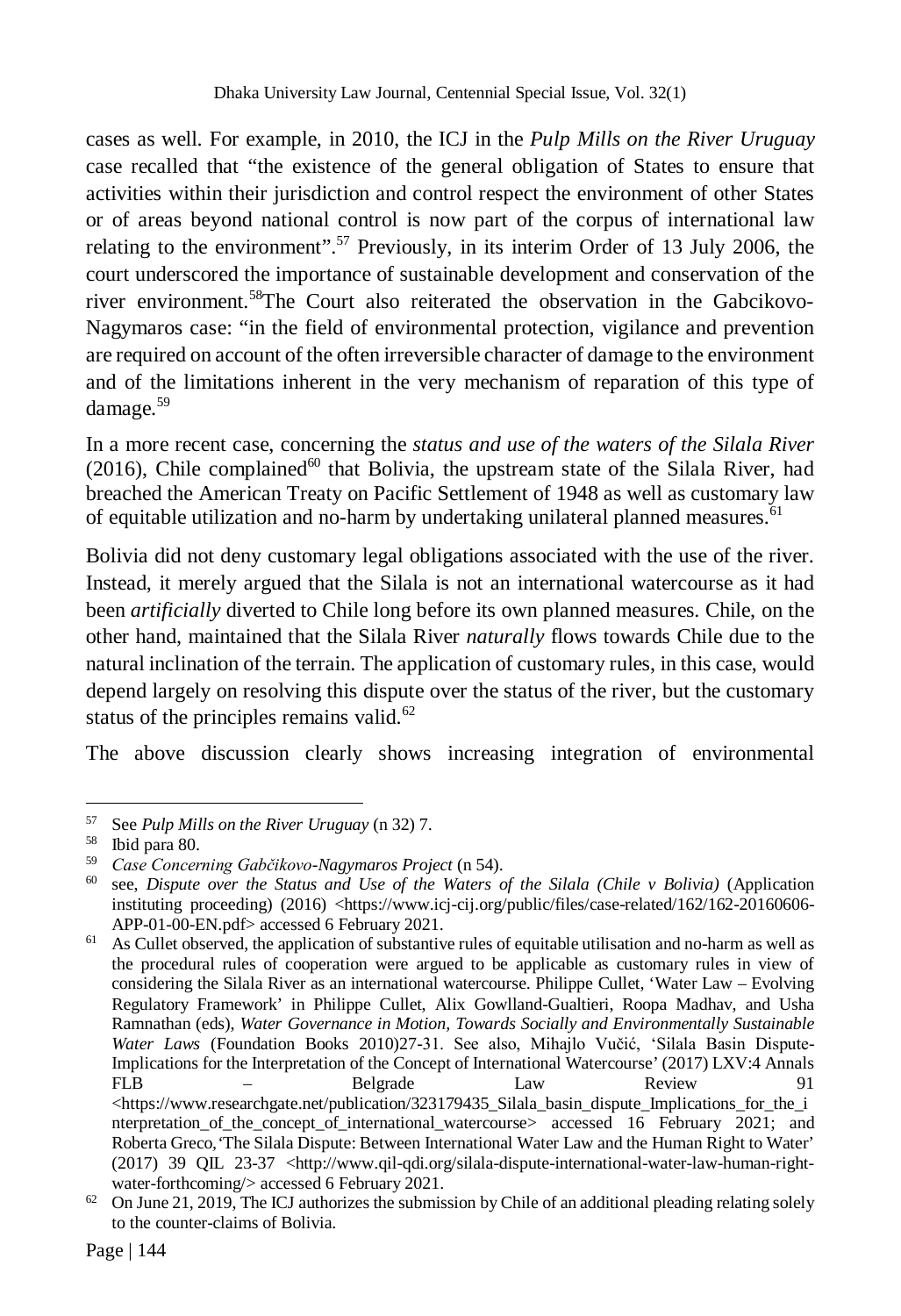obligations with the basic principles of international watercourse law. While analyzing this integration, Owen McIntyre commented that, "[a]t any rate, it is possible to argue that environmental factors are likely to enjoy a certain priority, or at least an increasing significance, within the balancing process that comprises practical implementation of the principle of equitable utilization."<sup>63</sup>

# **B. South Asian Practices**

The ecology centric approach or ecological focus of the above codifications has noticeable influence on or reflection in subsequent state practice. In addition to the hugely efficient environmental regime established in internationals watercourses in Europe such as those concerning the Danube or Rhine rivers,  $64$  agreements with similar provisions are also concluded in less developed areas in Asia and Africa. Examples concerning sustainable development and use of transboundary watercourses in Africa include the Revised SADC Watercourses Protocol of August 2000 and the 1994 Agreement on the preparation of A Tripartite Environmental management program for Lake Victoria.<sup>65</sup>

Among the watercourse agreements in Asia addressing obligation to take account of environmental concerns, one prime example is the 1995 Agreement on co-operation for Sustainable Development of the Mekong River Basin. It aims at fostering cooperation in all fields of sustainable development, utilization, management and conservation of the water and related resources of the Mekong River Basin (Art. 1, Mekong Agreement). It, therefore, requires parties to make every effort to avoid, minimize and mitigate harmful effects to the environment, water quality and quantity and ecological balance of the river system (Art. 7). Further, the agreement established a Mekong River Commission to fulfill the above objectives and over the past years, the Commission has formulated a variety of procedures for complementing and facilitating implementation of the general provisions. These include Procedures for Maintenance of Flows on the Mainstream approved in 2006 and Procedures for Water Quality, approved in 2011.<sup>66</sup>

# **C. Existing Watercourse Regimes**

The above recent developments of international watercourse law, however, have very little influence on state practice in South Asia. Among the major agreements in this region, the Indus Water Treaty of 1960 between India and Pakistan has simply

 $\overline{a}$ <sup>63</sup> Owen McIntyre (n 36) 361.

<sup>&</sup>lt;sup>64</sup> The 1998 Convention on the protection of the Rhine covers aquatic and terrestrial ecosystem which interact with the Rhine and the 1994 Convention on Co-operation for the Protection and sustainable Use of the Danube River provides for protection of the riverine environmental, conservation and restoration of ecosystem and sustainable development of the River. See, Ibid 289.

<sup>65</sup> For resources on global influence and relevance of the Convention, see, *'Global Relevance - UN Watercourses Convention'* (n 42). See also, *Flavia Rocha Loures and AlistarRieu Clarke* (n 43).

<sup>66</sup> Rémy Kinna and Alistair Rieu-Clarke, 'The Governance Regime of the Mekong River Basin, Can the Global Water Conventions Strengthen the 1995 Mekong Agreement?' (2017) 2(1) Brill Research Perspectives in International Water Law 1-84.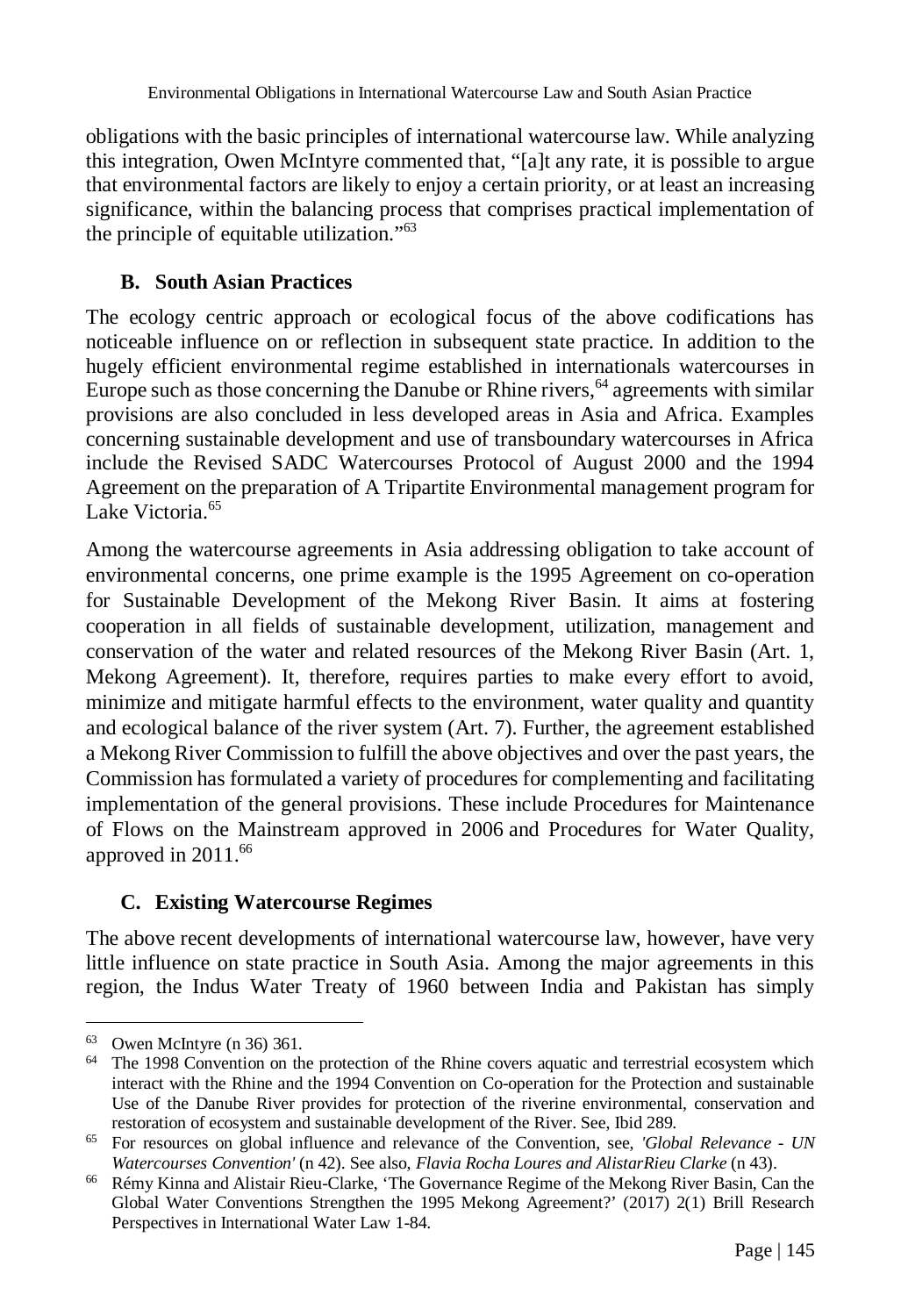apportioned the Indus water system between the two states without making reference to or reflecting any environmental obligation. Although the text of the Treaty includes review provisions in Article XII (3), this opportunity has never been taken by the contracting parties for updating it in accordance with the developing environment norms of international watercourse law.

This Treaty however has stronger procedural obligations like third party dispute settlement which has succeeded in resolving disputes on the interpretation of the treaty in a number of occasions. But such interpretation, as well, had largely avoided reflecting on the development of related environmental norms due to disagreement of the Parties on this issue.

For Example, in a recent dispute concerning the Kishenganga dam project undertaken by India at the upstream of the Indus, India opposed Pakistan's argument for interpreting the 1960 Indus Treaty in the light of present state of international watercourse law and transboundary environmental obligations. International tribunals have, on a number of occasions, underscored the necessity of employing such evolutionary approach in interpreting earlier treaties. <sup>67</sup> But this could hardly be done in this case due to the opposing view of the concerned state parties.

In the Kishenganga case, as Musa observed, Pakistan referred to Iron Rhine arbitration, the ICJ's decisions in Gabcikovo-Nagymaros, and Pulp Mills to argue that determination of the material damage to be caused by diversion of the Kishenganga/Neelum from its natural channels should include ecological harm. India, on the other hand, argued that its project was in conformity with the Indus Treaty and the treaty should be interpreted according to its ordinary meaning which did not permit importing principles of environmental harm in elaborating its content. Consequently, the tribunal avoided addressing whether environmental harm constituted material damage.<sup>68</sup>

The tribunal, in its Final Award of 2014, refused to accept that environmental considerations could override the balance of rights and obligations enshrined in the Indus Treaty. As Musa concludes, while fixing the structure and capacity of the India's project, it did reflect some notions of environmental harm, but only to the extent established as customary international law.<sup>69</sup>

India's general reluctance to interpret treaties in the light of development of IEL could also be inferred from its strong objection against the relevant provisions of the 1997 Watercourse Convention. During the UNGA Sixth Committee Working Group negotiation for adoption of the Convention, India observed that Article 3 of the convention failed to reflect the right of the States to conclude international watercourse

 $\overline{a}$  $67$  Such evolutionary or dynamic treaty interpretation was applied by the Arbitral Tribunal in the Iron Rhine case and by the ICJ in the Gabcíkovo-Nagymaros case. See, Jasmine Moussa, 'Implications of the Indus Water Kishenganga Arbitration for the International Law of Watercourse and the Environment' (2015) 64 International and Comparative Law Quarterly 714.

<sup>68</sup> Ibid 705-6.

<sup>69</sup> Ibid 713.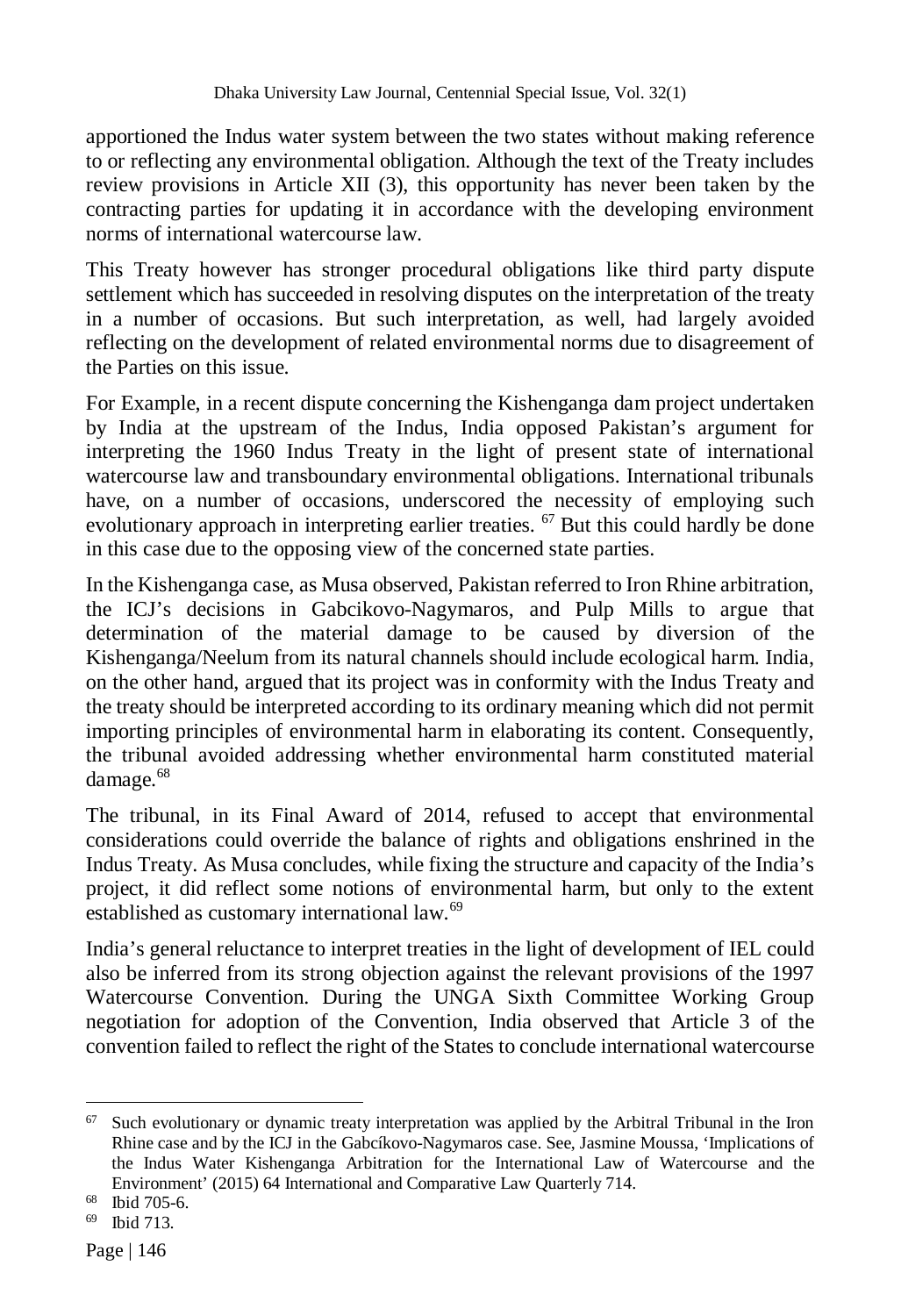agreements without being fettered by the present Convention<sup> $70$ </sup> and objected to the 'superimposition of the concept of sustainable development' on the principle of optimum utilization in Article  $5.71$ 

Among the other watercourse treaties in the South Asia, the older agreements between India and Nepal on the Kosi and Gandak Rivers did not have any provision concerning environmental obligations of the state parties.<sup>72</sup> The 1996 Mahakali River Treaty between India and Nepal is the only one which in part addresses environmental issues. Article 1(2) of the Treaty requires India to ensure a minimum flow of 350 cusecs downstream of the Sarada Barrage in order to maintain and preserve the river ecosystem.<sup>73</sup> This Treaty has, however, hardly been implemented because of strong disputes between the State Parties concerning the interpretation of its various provisions. <sup>74</sup>

The Bangladesh-India treaty relations appear to be even worse. Bangladesh is a downstream country of 57 international rivers, 54 among them are flowing from India after originating from various sources. Among them, Bangladesh and India have entered into treaty relations in respect of only one international river although a joint river commission between them was established as early as 1972. That treaty was concluded for sharing of the Ganges for a period of 30 years commencing from 1996.

This treaty basically provides for sharing of the Ganges flow for meeting various needs of Bangladesh and the requirement of the Farakka project constructed in the 1970s for

 $\overline{a}$  $70$  See Attila Tanzi, 'Codifying the minimum standards of the law of international watercourses' (1997) 21 NRF 111. Tanzi noted that during the Sixth Committee Working Group meetings, India was one of the States (others were Argentina, Egypt, France, Pakistan, Switzerland and USA) who proposed that a specific provision should be inserted that the rights and obligations arising from existing agreements should not be affected by the Convention. According to Nussbaum, such proposal was also made by Italy, Turkey, Canada and Romania. See Nussbaum(n 16).

 $71$  As its delegate explained the reasons: "international environmental regimes contain certain elements such as transfer of technology, resources and technical expertise to promote capacity-buildings among developing countries. None of these elements is elaborated in the present Convention". See,UNGA Res 51/229(n 1) 9.

 $72$  Agreement between the Government of India and the Government of Nepal on the Kosi Project (25 April 1954) (1963) UNLegislative Series 290; See also, Agreement between the Government of India and the Government of Nepal on the Gandak Irrigation and Power Project (4 December 1959) (1963) UN Legislative serie*s* 295.

 $73$  The Treaty between His Majesty's Government of Nepal and the Government of India Concerning the Integrated Development of the Mahakali River Including Sarada Barrage, Tanakpur Barrage and Pancheshwar Project (New Delhi, 12 February 1996) 36 ILM 531 <https://docs.pcacpa.org/2016/01/Treaty-Between-His-Majesty%E2%80%99s-Government-of-Nepal-and-the-Government-of-India-Feb.-12-1996-36-I.L.M.-531.-1.pdf> accessed 16 February 2021.

<sup>74</sup> For an overview of India-Nepal Relation in regard to utilization of shared rivers, see Salman M. A. Salman and Kishor Uprety, *Conflict and Cooperation on South Asia's International Rivers: A Legal Perspective* (Washington DC: World Bank Group 2003) 65-125 <http://documents1.worldbank.org/curated/en/249581468325224527/pdf/multi0page.pdf> accessed 16 February 2021. For very recent analysis of the deadlock concerning the Mahakali Treaty, see Nabraj Lama, 'Re-negotiating the Mahakali Treaty in the changing geopolitics of Nepal' (2019) 9(1) International Journal of Scientific and Research Publications 417 <http://www.ijsrp.org/researchpaper-0119/ijsrp-p8554.pdf> accessed 16 February 2021.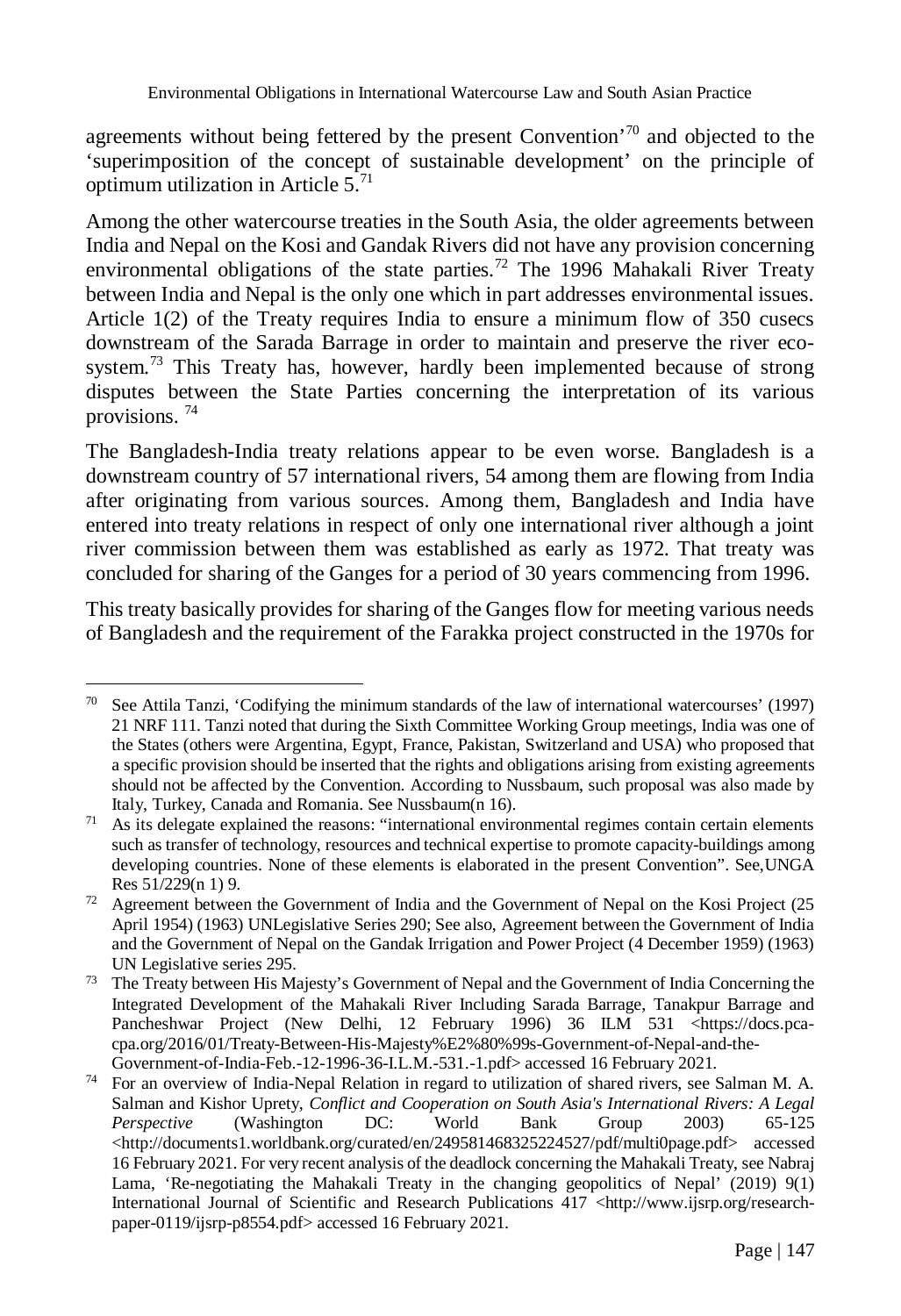diverting the Ganges flow to rejuvenate Calcutta Port in West Bengal of India. However, it has disregarded the impact of Indian projects in the further upstream areas of the Ganges, such as those in Bihar and Uttar Pradesh,<sup>75</sup> on water availability at Farakka, a place near Bangladesh-India border and the agreed point of allocation of downstream Ganges flows between Bangladesh and the Calcutta Port of India.<sup>76</sup> Consequently, the actual water availability was found to be less than the stipulated figures on many occasions during the driest period from mid-March to mid-May.<sup>77</sup> The Treaty, has, thus, failed to protect the downstream Bangladesh from economic and environmental harm.<sup>78</sup>

Further, the 1996 Treaty is silent on substantive rules on protecting the environmental flow and river-based ecosystem, prevention and control of pollution. It also ignores procedural obligations on environmental impact assessment, third-party dispute settlement and harmonization of water policies.

## **V. THE 1996 GANGES TREATY IN THE LIGHT OF THE 1997 CONVENTION**

The 1996 Ganges Treaty will expire in 2026. A brief comparison between this treaty and 1997 Watercourse Convention is outlined below for indicating the areas, which any future negotiation between these countries should take into account.

First, the 1997 Convention provides for taking all appropriate measures to prevent causing of significant harm to other watercourse States (Article 7). Further, the Convention, by elaborating the post-harm obligation, has established a firm relation between equitable utilization and harm factor, which is not done in the 1996 Ganges Treaty. The 1996 Treaty does not oblige its Parties to take any preventive measures. It

 $\overline{a}$ <sup>75</sup> In a 1972 debate on Farakka Barrage in the Indian Parliament, the Ministry of Irrigation and Power asserted that Indian Government would 'fully' safeguard the interest of the irrigation projects in upstream states of India. A World Bank study warned that these upstream projects could divert 40% of the dry season flow of the Ganges. See, Md Nazrul Islam, 'Equitable Sharing of the Water of the Ganges, Applicable Procedural Rules under International Law and Their Adequacy' (unpublished PhD thesis, SOAS- University of London 1999) 66. Complaint about withdrawal by hundreds of upstream projects was raised in Indian Media as well. See, for example, 'Indo-Bangla Accord, Defying the current' *India Today* (India, 15 January 1997) 110-11.

<sup>&</sup>lt;sup>76</sup> The Ganges water dispute originated from the unilateral construction by India of the Farakka Barrage during the 1960s to divert the Ganges dry season flow to the Hooghly-Bhagirathi River to rejuvenate its Calcutta Port. See, Ben Crow et al., *Sharing the Ganges, The Politics and technology of river development* (Dhaka: UPL 1995) 26-75.

<sup>&</sup>lt;sup>77</sup> Kimberley Thomas, 'The Ganges water treaty: 20 years of cooperation, on India's terms' (2017) 19 Water **Policy** Policy 724–740  $\langle$ https://www.researchgate.net/publication/315119940\_The\_Ganges\_water\_treaty\_20\_years\_of\_coo

peration\_on\_India's\_terms> accessed 6 February 2021. <sup>78</sup> Bangladesh received less water in crucial periods and raised question about unlimited upstream diversion and later also about the projects India was planning to undertake in the tributaries of the Ganges with Nepal. see, 'Record Of The Discussion Of The Thirty Fifth Meeting Of The Indo-Bangladesh Joint River Commissions Held at Delhi On 29th and 30th September 2003' (*Waterbeyondborders.net*, 2003)

<sup>&</sup>lt;http://waterbeyondborders.net/files/minutes\_of\_meeting/Ind\_ban\_JRC\_35\_sep2003.pdf> accessed 6 February 2021. Similar statement was made in the 36<sup>th</sup> meeting in 2005.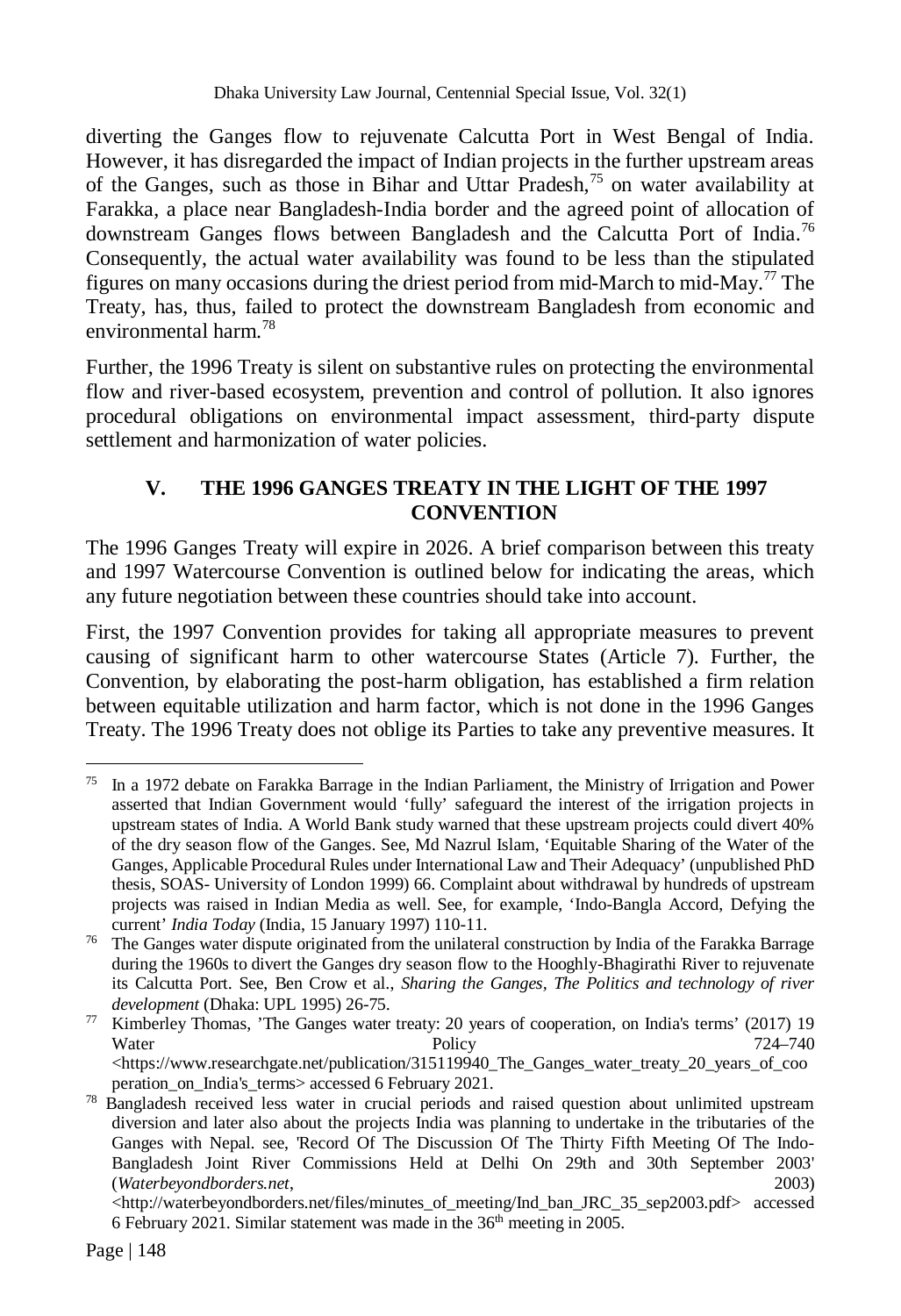also fails to spell out that unlimited upstream diversion of the Ganges water is not compatible with ensuring adequate protection of the river which is an essential component of equitable utilization as explained in the 1997 Convention.

Second, the Convention requires exchange of all relevant information on watercourse conditions (Article 9), and planned measures (Article 11) as well as technical data and information including the result of any EIA (Article 12). It also provides for adequate consultation between the watercourse states (Article 17). A comprehensive application of these provisions would, therefore, require India to consult Bangladesh regarding all the upstream projects on the river Ganges including those with Nepal. Regrettably, under Articles I, II, and IV, the 1996 Treaty provides for exchange of information available only at and down the Farakka point and for consultations apparently on the basis of such information.

The 1996 Treaty appears to have taken into account only the economic aspects of the Farakka project, not the environmental impact of that or other upstream projects. It is also silent on pollution issues so emphatically addressed in the global codifications and judicial decisions discussed earlier.

## **VI. CONCLUDING REMARKS**

Although none of the South Asian countries have so far ratified or acceded to the 1997 Watercourse Convention, they may have an obligation of complying with the customary rules of international watercourse codified in the Convention. This is because none of them is persistent objector to any of the substantive or procedural principles emerged or established during the negotiation of the 1996 Treaty or thereafter. For example, although India objected to third party dispute settlement during the negotiation of the 1997 Convention, it previously concluded agreements with both Pakistan (in regard to Indus Treaty) and Nepal (in regard to Mahakali Treaty) which provide for third party dispute settlement.

India's (and to some extent Bangladesh's) objections to other issues basically centre on the relationship between equitable sharing and no-harm principles. The procedural principles for addressing this and environmental issues have not been objected by India or Bangladesh during the elaboration of the 1997 Convention. These principles require negotiation in good faith, rejection of unilateral measures and equitable adjustment of all uses. Full compliance with such principles would ensure utilization of a shared watercourse in a way which would more efficiently ensure the interest of the basin states of an international watercourse.

India did object to the superimposition of the environmental issue in the definition of equitable utilization, but that alone cannot qualify it as persistent objector to environmental obligation. India along with all other states of South Asia are party to important environmental agreements such as 1992 convention on Biodiversity, and 2015 Paris Agreement on Climate change which require them to take account of environmental aspects of use and management of natural resources including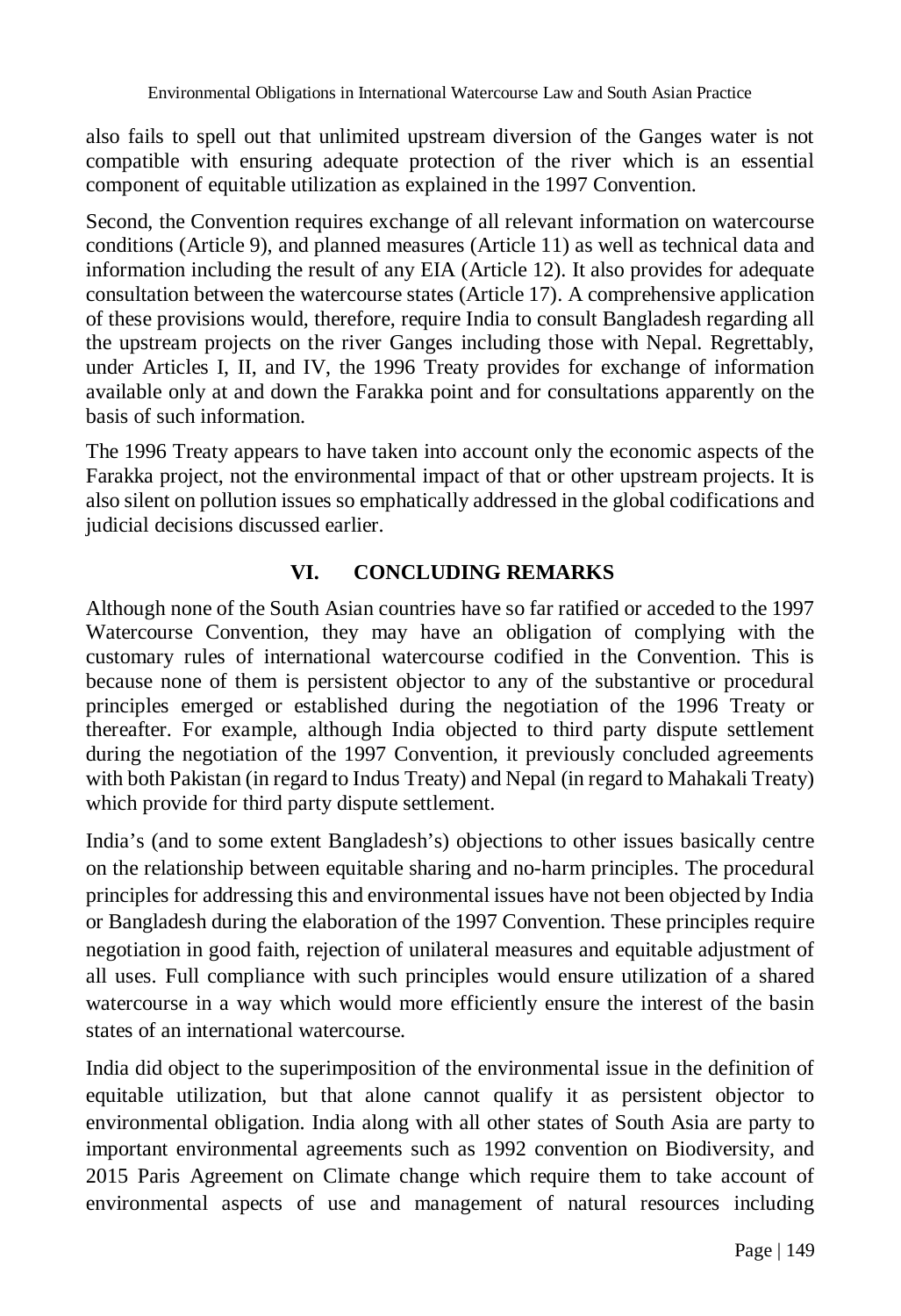international watercourses.<sup>79</sup> When faced with the prospect of adverse impact of China's plan for constricting a gigantic dam on the upstream of the Brahmaputra river, India also raised question about the legality of this move. $80$ 

The above analysis suggests that Bangladesh and India (and other states of South Asia in general), for their long-term benefits, need to have a wider vision to establish a basinwide management for sustainable development and utilization of the transboundary water resource. They need to understand that equitable utilization or no-harm principles cannot be translated into reality without taking account of the environmental function of the watercourse. In doing that, they should respect and embrace both established and emerging customary rules reflected in the 1997 Convention and other relevant instruments.

This could always be done by modifying the existing regime which lacks in reflecting contemporary or later developed environmental norms. As McCaffrey commented on the observation of the ICJ in the Gabčíkovo-Nagymaros Project case on related issues, the Court recognizes an environmental imperative as so powerful that it requires the new norms and standards be taken into account and given proper weight even when states are "continuing with activities begun in the past." Otherwise, economic development would not be sustainable.<sup>81</sup>

Bangladesh and India could have modified the 1996 Treaty by paying due regards to the contemporary development of international watercourse law during review of the Ganges Treaty. They still have the scope of doing this both in future negotiations for extension of the Ganges Treaty after its expiration in 2026 and for concluding agreements in regard to the utilization of other common rivers. Such opportunities are available for other South-Asian States as well.

 $\overline{a}$ <sup>79</sup> *Md Nazrul Islam* (n 44).

<sup>80</sup> For updates on this issue, <https://timesofindia.indiatimes.com/india/india-plans-dam-onbrahmaputra-to-offset-chinese-construction-upstream/articleshow/79510971.cms> accessed on December 1, 2021

Stephen C. McCaffrey (n 19) 508.